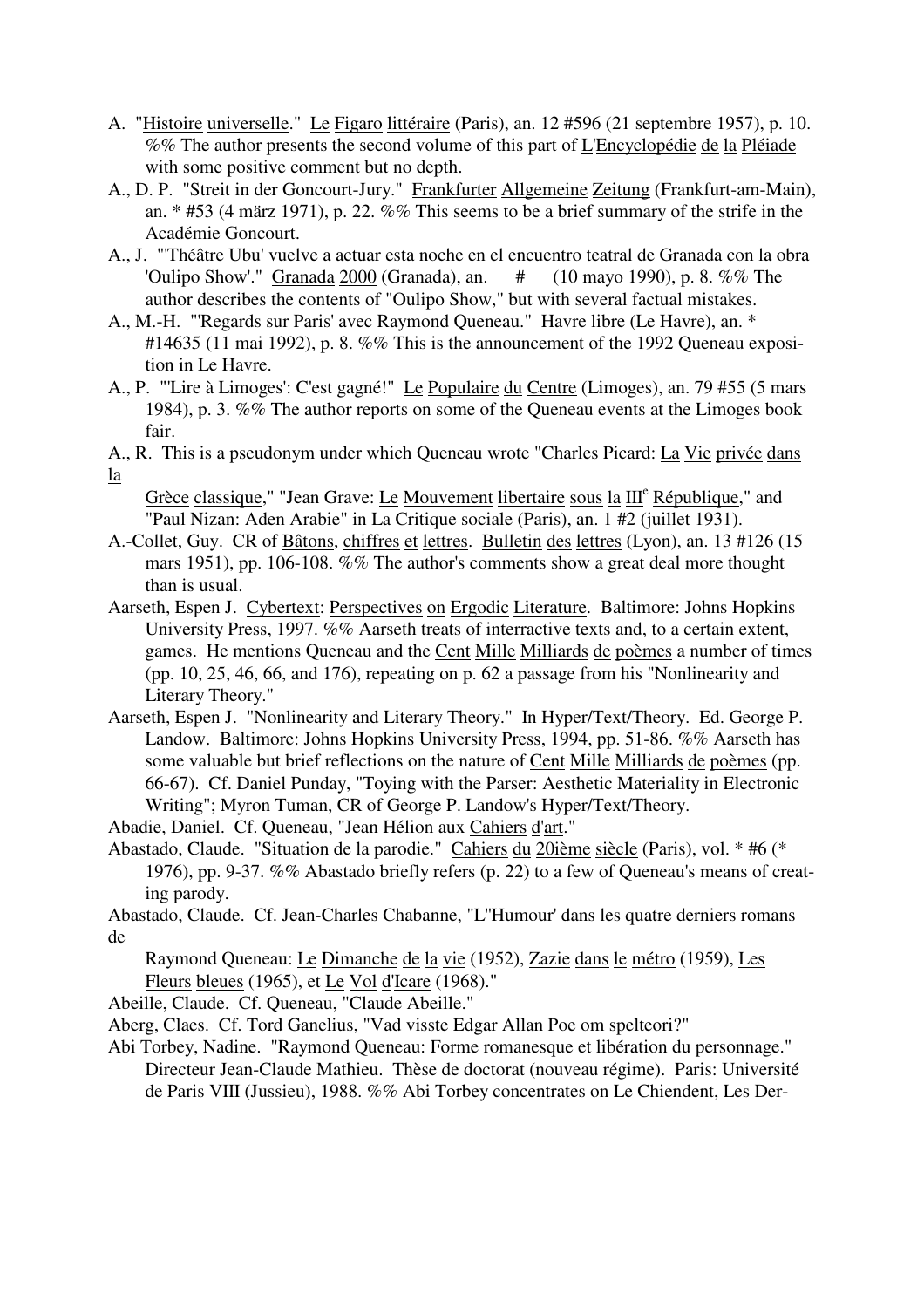niers Jours, Les Enfants du Limon, and Le Vol d'Icare and studies certain aspects that they have in common: a certain circularity, the problems of plot construction and character development in that context, and, at a further remove from the text, the question of the act of writing itself.

- Abirached, Robert. "Carnet de théâtre." Etudes (Paris), vol. \* #312 (janvier-mars 1962), pp. 118-122. %%Abirached gives a rather mixed review of the theater version of Loin de Rueil.
- Abish, Walter. Alphabetical Africa. New York: New Directions, 1974. %% Chapter one of this book has each word starting with "a," chapter two has each word starting with either "a" or "b," etc. Once every letter has been included, in chapter 26, the process is reversed until the final chapter, in which once again every word starts with "a." Cf. Richard L. Howard, "The Dark Continent From A to Z"; Leonard Orr, "Random Verbal Generators and Verbal Constraints in Fiction"; Queneau and André Blavier, Lettres croisées 1949- 1976, p. 328, #26.
- Ablamowicz, Aleksander. Cf. Michal Mrozowicki, "Quelques Aspects du Chiendent de Raymond Queneau"; Bruno Vercier, "Images de l'entre-deux-guerres dans les premiers romans de Raymond Queneau."
- Abraham, Pierre. Cf. D. Leuwers, "A la suite de Jarry," and J. Rocchi, "La Radio." Academia Regia Borussica, ed. Aristotelis Opera. Vol. V. Berlin: Georg Reimer, 1870, pp. 1506- 1507. %% In a section devoted to aristotelian passages which would have been lost if other authors had not cited them appears a passage from Strabo's Geography (13.I.35) which includes what became the epigraph for Zazie dans le métro. Cf. also Strabo, The Geography of Strabo.
- Accame, Vincenzo. Cf. Enrico Baj, Vincenzo Accame, and Brunella Eruli, ed., Jarry e la patafisica.
- Accart, Xavier. Guénon, ou le renversement des clartés: Influence d'un métaphysicien sur la vie littéraire et intellectuelle française (1920-1970). Préf. Antoine Compagnon. Paris: Edidit, 2005. %% Accart is very thorough, with over 150 references to Queneau.
- Achères, Victoria. "'La Croqueuse de diamants'." Les Lettres françaises (Paris), an. 10 #331 (5 octobre 1950), p. 7. %% Achères mentions that Queneau was responsible for the lyrics, but the almost exclusive thrust of the article is an attack on Petit's innovations.
- Achira, Kamel Ahmed. "Le Comique de R. Queneau." Thèse de doctorat. Directeurs F. Souka and Jean-Gérard Lapacherie. Université d'Ain Chams (Cairo), 1978. %% Achira covers the "monde de Queneau" (noms, déguisements, gestes, situations, etc.); "caractère des personnages"; "humour de Queneau"; "critique de certains types sociaux"; "la réforme de Queneau"; "la syntaxe chez Queneau"; "la réforme de l'orthographe"; "procédés comiques et jeux de mots"; and "le vocabulaire de Queneau." [This work is available at the Centre de recherches "L'Esprit nouveau en poésie"; Institut de littérature française; univer-sité de Paris III; 13, rue de Santeuil, 75005. It will be necessary to contact Professeur Daniel Delbreil beforehand in order to receive authorization.]
- Aci, Nadia. "Le Personnage de l'étranger dans les romans de Raymond Queneau." Mémoire de

DEA en lettres modernes. Directeur Daniel Delbreil. Paris: Université de Paris III (Sorbonne nouvelle), 2003. %% Aci covers "les réprésentation de l'étranger" ("idées reçues et clichés éthiques"; "les types de l'étranger"; "étranger par défaut"), "les difficultés rencon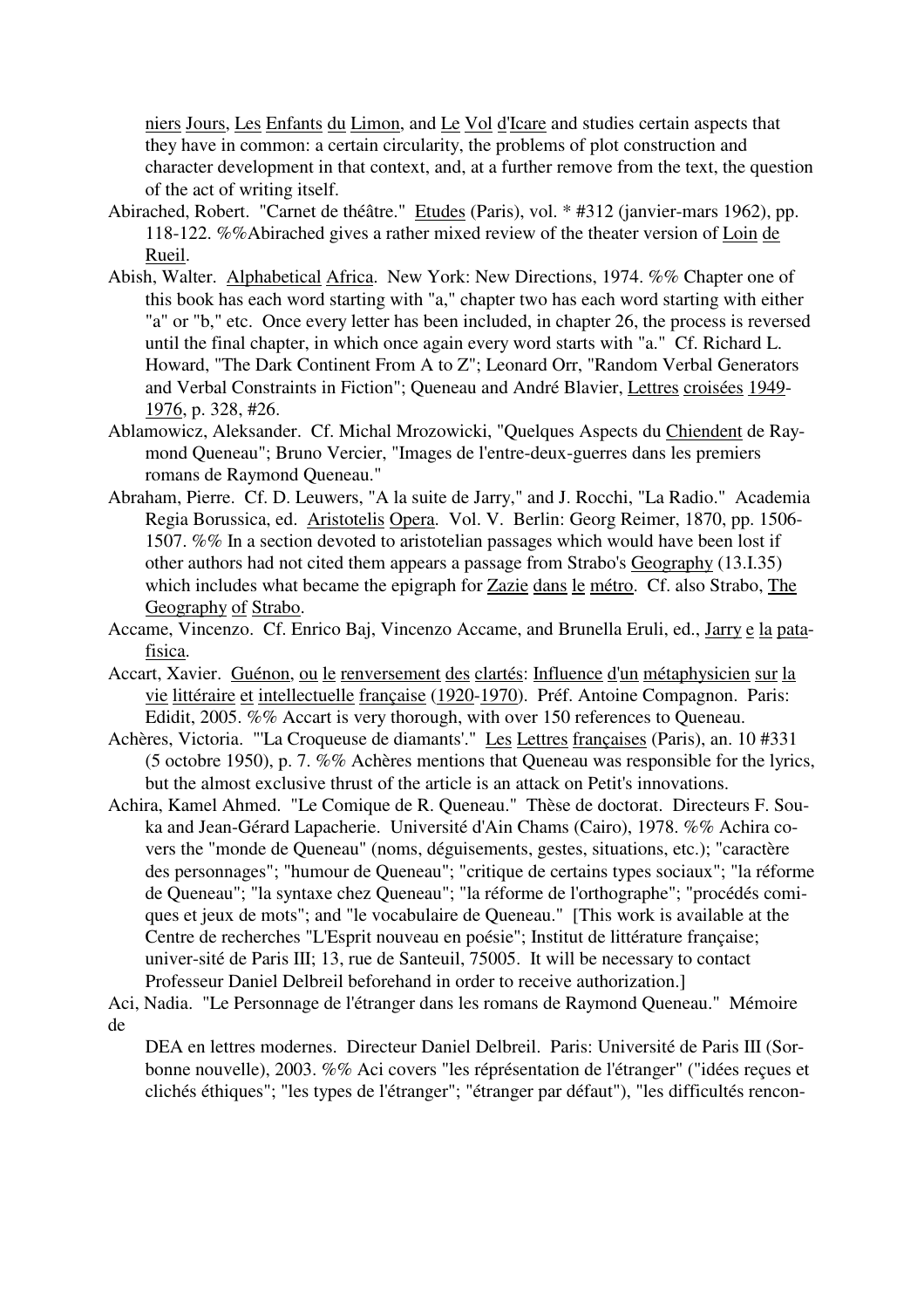trées par le héros" ("les conflits socio-politiques"; "pertes de repères pour le personnage"; "une possible intégration"), and "l'autre, miroir de ma propre étrangeté" ("la double étrangère"; "l'attirance de l'inconnu"; "l'étranger me révèle"). Cf. Daniel Delbreil, "Moisson universitaire." [This work is available at the Centre de recherches "L'Esprit nouveau en poésie"; Institut de littérature française; université de Paris III; 13, rue de Santeuil, 75005. It will be necessary to contact Professeur Daniel Delbreil beforehand in order to receive authorization.]

- Aci, Nadia. "Le Voyage dans les romans de Raymond Queneau." Mémoire de maîtrise. Directeur Daniel Delbreil. Paris: Université de Paris III (Sorbonne nouvelle), 2001. %% Aci treats the trip itself (lieux, moyens, motivations), the traveler (l'image du touriste, la repré-sentation de l'étranger, and le voyageur sédentaire), and the value and meaning of the trip (le monde fantasmé du voyageur en partance, l'homme n'est qu'un être éphémère, and le voyage comme une renaissance). Cf. Marie-Noëlle Campana, "La Moisson de Paris 3 en 2001." [This work is available at the Centre de recherches "L'Esprit nouveau en poésie"; Institut de littérature française; université de Paris III; 13, rue de Santeuil, 75005. It will be necessary to contact Professeur Daniel Delbreil beforehand in order to receive autho-rization.]
- Acinas, Blanca. "Juegos de palabras y traducción. Zazie dans le métro de Queneau." In La Traducción. Metodología / historia / literatura. Ambito hispanofrances. Ed. Francisco Lafarga, Albert Ribas, and Mercedes Tricás. Barcelona: PPU (Promociones y Publicaciones Universitarias), 1995, pp. 407-414. %% Acinas compares Queneau's French text of Zazie dans le métro to the Sánchez-Dragó translation, Zazie en el metro. She not only discusses some of the particular alterations he made in his trying to be faithful to the original text but also makes some suggestions for improvements.
- Adair, Gilbert. "Introduction." In Queneau's Zazie in the Metro. Trans. Barbara Wright. New York: Penguin Books, 2001, pp. vii-xiii. %% Adair reviews Queneau's life and achievements, stressing the cinematic nature of Zazie dans le métro and how well it fits with the important films appearing the same year that Zazie was first published.
- Adair, Gilbert. "A Nation of Punters." The Sunday Times (London), vol. \* #8888 (1 january 1995), "Books" (Section 7), p. 4. %% Adair merely mentions that Queneau used puns "to tease and subvert the petrified grandeur of the French language as it had been sanctified by the Académie française and contrived to endow them with a whole new set of cultural connotations."
- Adair, Gilbert. Cf. Jonathan Bing, "Oulipo Service"; Georges Perec, A Void.
- Adam, Jean-Michel. "Connecteurs et fonctionnement du poème: A propos d'un quatrain de Raymond Queneau." Etudes de lettres (Lausanne), vol. \* #1 (janvier-mars 1987), pp. 63- 87. %% The quatrain in question is Les Ziaux: "Veille."
- Adam, Jean-Michel. Eléments de linguistique textuelle: Théorie et pratique de l'analyse textuelle. Liège: Pierre Mardaga, 1990. %% Adam analyzes Queneau's Si tu t'imagines: "Veille" (pp. 37-38 and 227-237). He also mentions Queneau on pp. 17-19 and 40.
- Adam, Jean-Michel. "Les Formes littéraires. Les Structures de l'oeuvre. L'Argumentation." In Le Grand Atlas des littératures. Ed. Jacques Bersani. Pref. Jacques Bersani and Gilles Quinsat. Paris: Encyclopaedia Universalis, 1990, pp. 38-39. %% Adam cites Les Ziaux: "Veille" on p. 39.

Adam, Jean-Michel. "Linguistique et littérature: Aspects de la textualité." Bulletin de la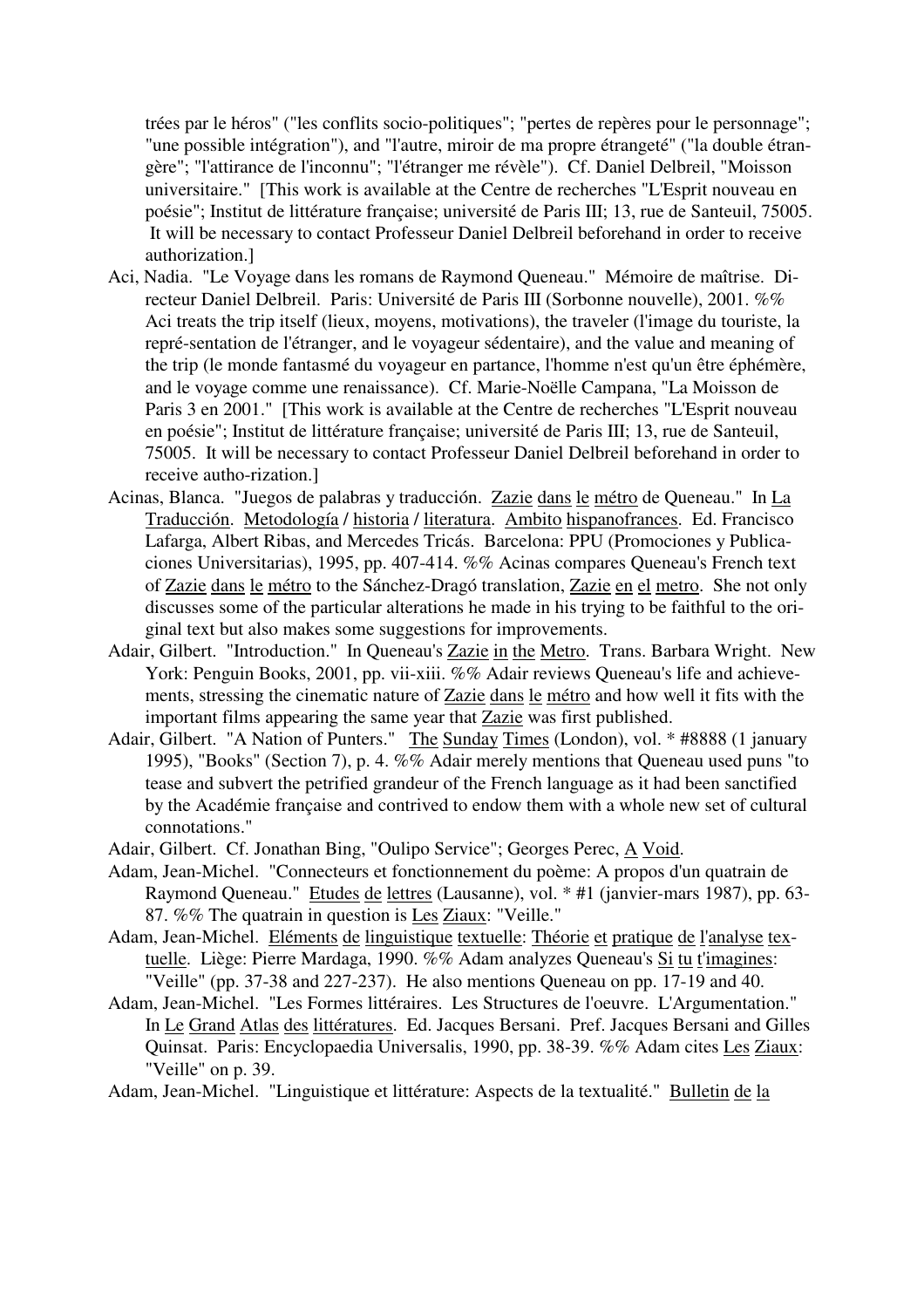Com-

mission interuniversitaire suisse de linguistique appliqué (Neuchâtel), vol. \* #48 (octobre 1988), pp. 45-65. %% Adam looks at Les Ziaux: "Veille" on pp. 57-65 from a linguistic point of view.

Adam, Jean-Michel. Pour lire le poème. Fourth edition. Paris: De Boeck / Duculot, 1996. %% Adam includes Si tu t'imagines: "L'Explication des métaphores" (pp. 164-165) and "Veille" (pp. 183-184).

Adam, Jean-Michel. "Récit." In Dictionnaire des genres et notions littéraires. Ed. Robert Abi-

rached. Préf. François Nourissier and Pierre-Marc de Biasi. Paris: Albin Michel, Encyclopédie universalis, 1997, pp. 581-585. %% Adam has written a brief analysis of Queneau's "Il faut faire signe au machiniste" (from Courir les rues) as a short example of a "récit."

- Ades, Dawn. Dada and Surrealism Reviewed. London: Arts Council of Great Britain, 1978. %% Ades has a rather detailed treatment of the early years of surrealism.
- Ades, Dawn. Cf. José Pierre, ed., Investigating Sex: Surrealist Discussions 1928-1932.
- Adjedi, Sylvie. "L'Objet usuel dans l'oeuvre romanesque de Raymond Queneau." 2 vol. Mémoire de maîtrise. Directrice Claude Debon. Paris: Université de Paris III (Sorbonne nouvelle), 1990. %% Her chapters concern "l'objet et l'espace," "l'objet et le personnage," and "l'objet et la réalité de l'existence." [This work is available at the Centre de recherches "L'Esprit nouveau en poésie"; Institut de littérature française; université de Paris III; 13, rue de Santeuil, 75005. It will be necessary to contact Professeur Daniel Delbreil before-hand in order to receive authorization.]
- Adler, Laure. Marguerite Duras. Paris: Gallimard, 1998. %% Adler describes Queneau's admiration for Duras and his fidelity to her even as she changed: Queneau reads her first submission to Gallimard and judges it negatively, writes a letter of refusal, but when they talk it is the beginning of a long friendship (pp. 147-149). Queneau is a member of the Comité national des écrivains early on, helps Duras with another manuscript, but centers on her ability rather than the specific text (pp. 163-165). Queneau sees problems with her La vie tranquille but decides to publish it anyway (p. 213). Queneau's thoughts about the Barrage contre le Pacifique when it is published (pp. 279-281). Duras rejects Queneau as her editor because he criticizes her Des Journées entières dans les arbres yet retains him as a friend (p. 303). She includes him in an article without naming him (p. 332). Queneau comments on the Barrage film (p. 337). And Queneau criticizes her Marin de Gibraltar (p. 367). Adler also mentions Queneau on pp. 135, 170, 180, 225, 241, 253, 284, 286, 304, 314, 323, and 325. Cf. Astrid Bouygues and Bertrand Tassou, "Souvenirs à la pelle."

Aerts, Frans. "Nu zijn we al meer gewend." Knack magazine (Bruxelles), an. 13 #43 (26 okto-

ber 1983), p. 217. %% This is a review of Zazie in de metro.

Agan, Giulio Carlo. Cf. Sergio Solmi, "Traduzione da Queneau: Petite Cosmogonie portative: Canto I."

Agénor. This was an occasional "nom de plume" for André Blavier in Temps mêlés: cf. Claude

Debon, "André Blavier et Raymond Queneau," p. 48; Queneau and André Blavier, Lettres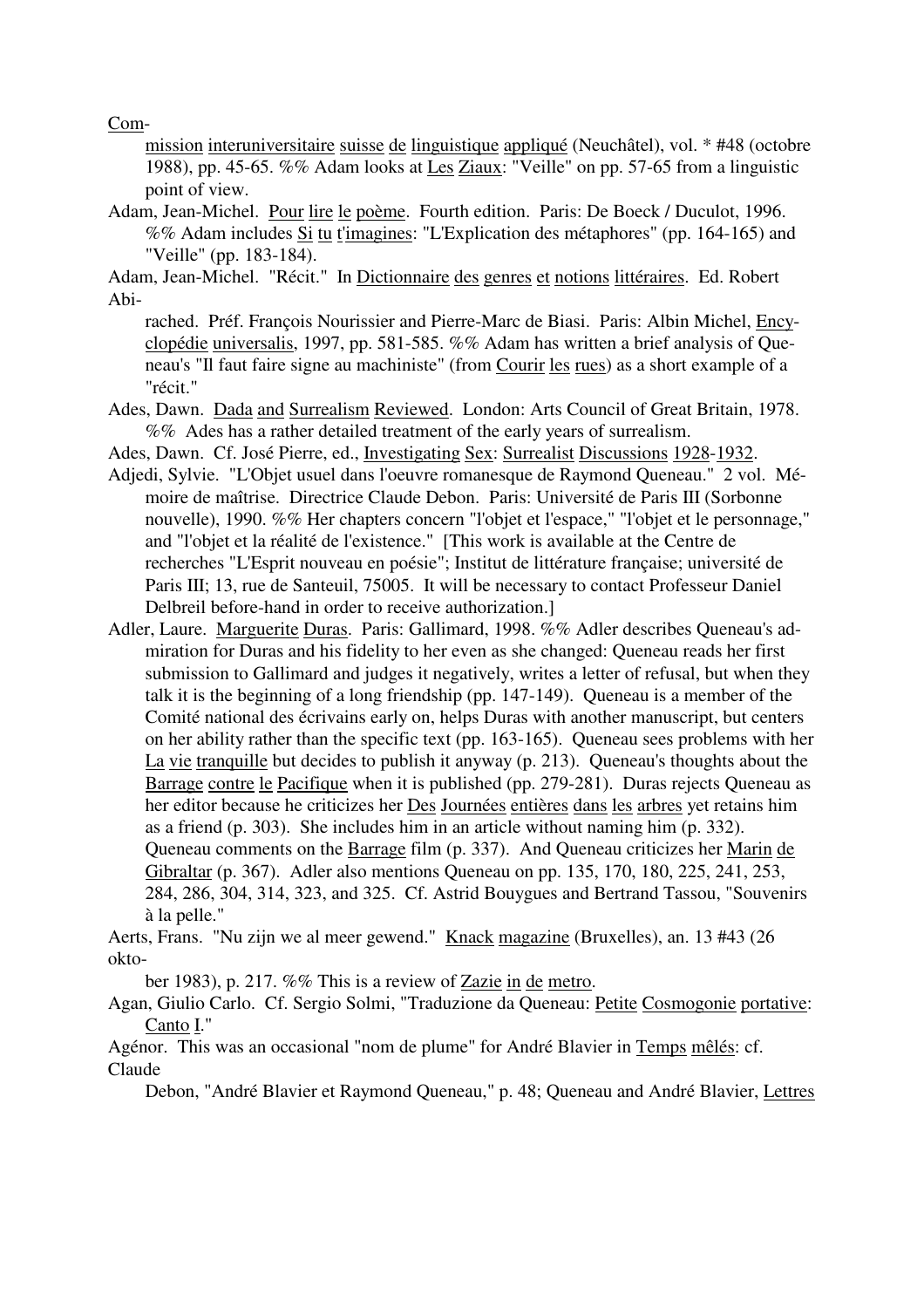croisées 1949-1976, pp. 223 and 370 (notes 263 and 268); Claude Rameil, "Table des Temps mêlés," p. 183.

- <sup>A</sup>\_ildere, Suna Timur. "Le Problème d'équivalence dans la traduction du langage argotique." Journal of Translation Studies / Revue de traduction et d'interprétation / Çeviribilim ve Uygulamalari Dergisi (Ankara, Turkey), vol. 8 #\* (décembre 1998), pp. 234-247. %% <sup>A</sup>\_ildere uses Zazie dans le métro as her primary source of examples in describing some of the difficulties in finding an exact equivalence between the argot of two different languages and cultures. She relies on Tahsin Yücel's translation of this novel and on examples from Hergé's Coke en stock, Emile Zola's Germinal, and a novel by the Turkish author Ya\_ar Kemal, Ortadirek. This journal is published by Hacettepe University in Ankara. Cf. Tahsin Yücel, "Zazie en Turquie."
- Aguilar Mora, Jorge. "Diálogo de Raymond Queneau, gran sátrapa del colegio de patafísica, con Jorge Aguilar Mora." Siempre (Mexico City), vol. \* #1089 (8 mayo 1974), "La Cultura en México," pp. ii-iv. %% Aguilar Mora's apparent mistake here concerning André Lichnerowicz and Queneau's unusual directness make a good part of his other "citations" from Queneau in this "interview" more than a little suspect. Cf. Queneau, "Sur les suites s-additives," 1968 version.
- Aguilar Mora, Jorge. "Raymond Queneau: Gran Sátrapa del Colegio de Patafísica." In his La Otra Francia. Collection "Cuadernos de la Gaceta," #20. Mexico City: Fondo de Cultura Económica, 1986, pp. 37-50. This is a reprint of his Siempre article.
- Aguilar Mora, Jorge. Cf. Queneau, "Los Enemigos de la luna," Las Flores azules, and Orillas: Matemáticos, precursores, enciclopedistas.
- Aguilera, María Dolores. "Ou.Li.Po.: La Máquina de la infinita literatura." Quimera (Barcelona), vol. \* #15 (enero 1982), pp. 8-11. %% Aguilera gives a popular presentation of the Oulipo, but she includes details and some applications to Spanish literature which are not easily found elsewhere.

Aguir, Talel. "Défense et illustration des mathématiques." Directeur Daniel Delbreil. Mémoire

de maîtrise de lettres modernes. Paris: Université de Paris III (Sorbonne nouvelle), 2003. %% Aguir's three principal topics are "les mathématiques queniennes" ("des mathématiques au sens strict"; "la figure du mathématicien"; "mathématiques et ésotérisme"), "théories queniennes" ("penser les mathématiques"; "mathématiques et littérature"; "maths et éthique"), and "réalisations queniennes" ("structure et écriture"; "Queneau et le structuralisme"; "Queneau et l'Oulipo"). Cf. Daniel Delbreil, "Moisson universitaire." [This work is available at the Centre de recherches "L'Esprit nouveau en poésie"; Institut de littérature française; université de Paris III; 13, rue de Santeuil, 75005. It will be necessary to contact Professeur Daniel Delbreil beforehand in order to receive authorization.]

- d'Ahetze, J. C. "Style." En Roue libre! Saint-Amand: Imprimerie Bussière, 1947, pp. 165-166. %% This is an "exercice de style" in jargon written by d'Ahetze. It was reprinted in Temps mêlés #150 + 13/14 (août-novembre 1981), pp. 6-7.
- Ahlenius, Holger. "Jaget och världen." Bonniers Litterära Magasin (Stockholm), vol. 19 #1 (january 1950), pp. 35-43. %% This article is in Swedish, and the title means roughly "The Self and the World." Ahlenius reviews Vad Världen ända är liten, C. G. Bjurström and Maj Odman's Swedish translation of Loin de Rueil. While he likes it, he does not think that it will be a hit in Sweden.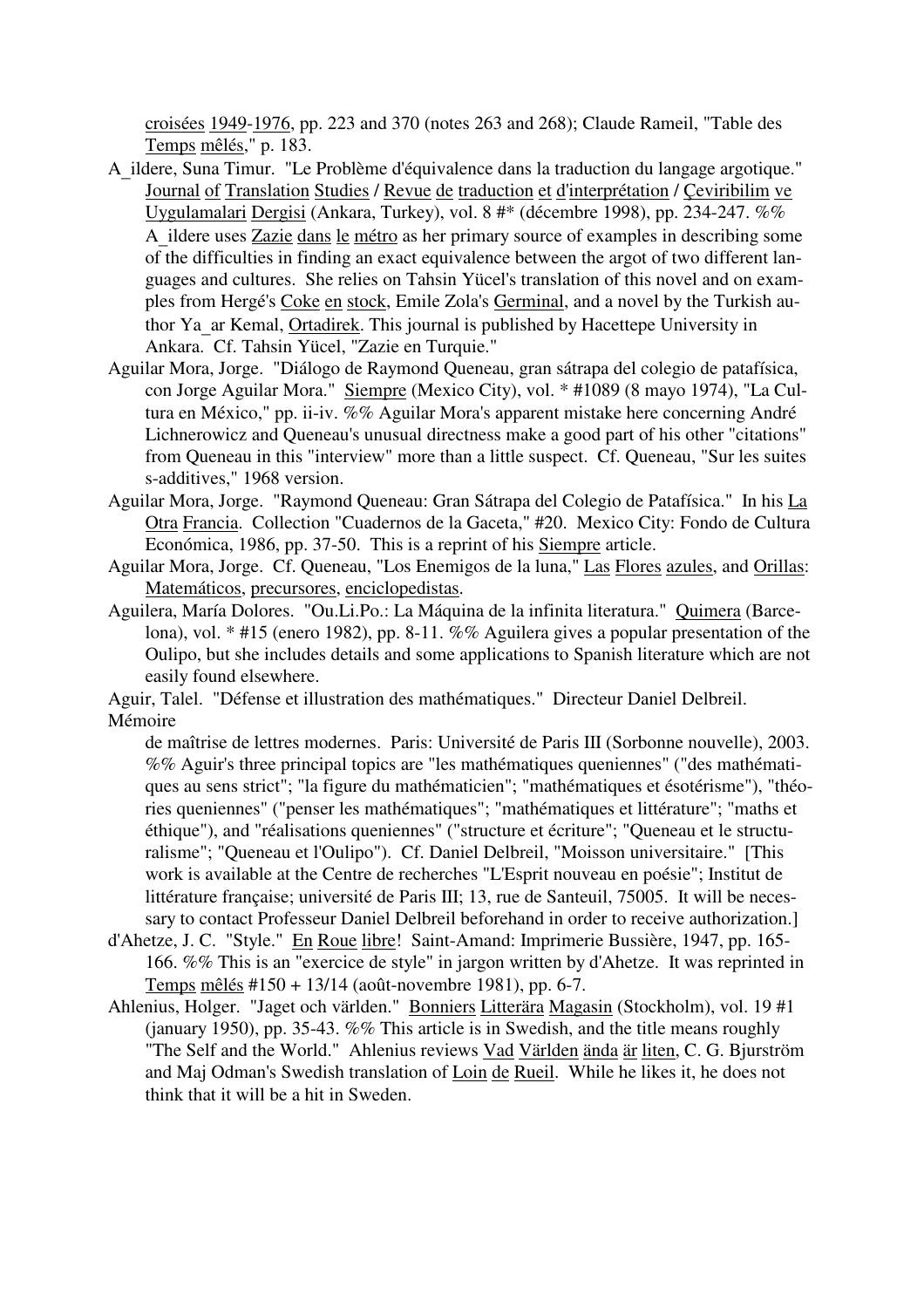- Aiken, Scott. "Keats, Thou Shouldst Have Stuck Around." International Herald Tribune (Paris), an. \* #\* (28 june 1961), p. 8. %% Aiken gives a rather typical presentation of the original French version of Cent Mille Milliards de poèmes.
- Ajame, Pierre. "Raymond par-ci, Queneau par-là: Le Zouave du pont des lettres." Nouvel Observateur (Paris), an. \* #1248 (7 octobre 1988), p. 58. %% This is a fairly serious review of Jacques Jouet's Raymond Queneau.
- Ajame, Pierre, et al. 300 Héros et personnages du roman français: D'Atala à Zazie. Paris: Balland, 1981. %% This includes entries for Gabriel, Zazie Lalochère, Jacques l'Aumône, Bernard Lehameau, and Pierrot.
- Ajar, Emile. This is a pseudonym for Romain Gary. Cf. Maurice Cagnon, CR of Emile Ajar's Pseudo; Raphaëlle Rérolle, "Ajar alias Gary."
- van den Akker, Arie. "Het Personage in de Oulipo-romans." Doctoral dissertation. Director Maartin van Buuren. Nijmegen: Universiteit Nijmegen, 1987.
- Alain. Cf. Queneau, "Intervention chez les écrivains scientifiques."
- Alanore, Christiane. Cf. Sylvain France, "Les Arts de Montmartre à Montparnasse"; Queneau, "Le Cheval troyen"; Queneau and André Blavier, Lettres croisées 1949-1976, pp. 53 and 348 (note 39).
- Alauzen, André M. "Gadget littéraire." Le Meridional (Marseille), an. 13 #635 (23 juillet 1961), p. 5. %% Alauzen gives the usual description of Cent Mille Milliards de poèmes but with more flair than most.
- Alazet, Bernard. Cf. Jean-François Lecoq, "La Fin de l'histoire et le dernier roman. Les Fleurs bleues de Queneau comme hypertexte."
- Alba, Victor. "Raymond Queneau liberador del lenguaje." Excelsior (Mexico City), an. 40 #14073 (15 abril 1956), "Diorama de la cultura," p. 3. %% Alba has a general but very good description of Queneau and his work.
- Albala, Radu. Cf. Queneau, Amicul meu Pierrot.
- Albani, Paolo. "Accademici informi, patafisici e oulipisti italiani." In Attenzione al potenziale.

Il Gioco della letturatura. Ed. Brunella Eruli. Firenze: Marco Nardi Editore, 1994, pp. 125-144. %% Albani reviews the history of some recent marginal (?) literary groups in Italy (Accademia degli Informi, Oulipo, Istituto 'patafisico italiano), with special attention to the rôle of Il Caffè. He then presents a number of Italian oulipian texts.

Albani, Paolo, and Berlinghiero Buonarroti. Dictionnaire des langues imaginaires. Trans. Egi-

dio Festa. Paris: Les Belles Lettres, 2001. %% The Italian original was Aga Magéra Difúra: Dizionario delle lingue immaginarie (Bologna: Zanichelli, 1994). The principal entry for Queneau (p. 146) describes Les Exercices de style and cites "Javanais" and "Poor Lay Zanglais." The note ends with the statement "Sur le plan linguistique Queneau déve-loppe le projet d'une nouvelle langue qu'il appelle «néo-français»" and refers to the entry under this title (pp. 340-341). Other references include "langage des animaux" (pp. 42-43), which cites Queneau's "De quelques langages animaux imaginaires et notamment du langage chien dans Sylvie et Bruno"; Adolphe Bertron (p. 74), who appears in both Les Enfants du Limon and Blavier's Les Fous littéraires; Sébastien-François Drojat (pp. 141-142), who is cited in Les Enfants du Limon; "fou littéraire" (p. 175), which gives a rather good presentation with details rarely mentioned in the Queneau literature; Le Quen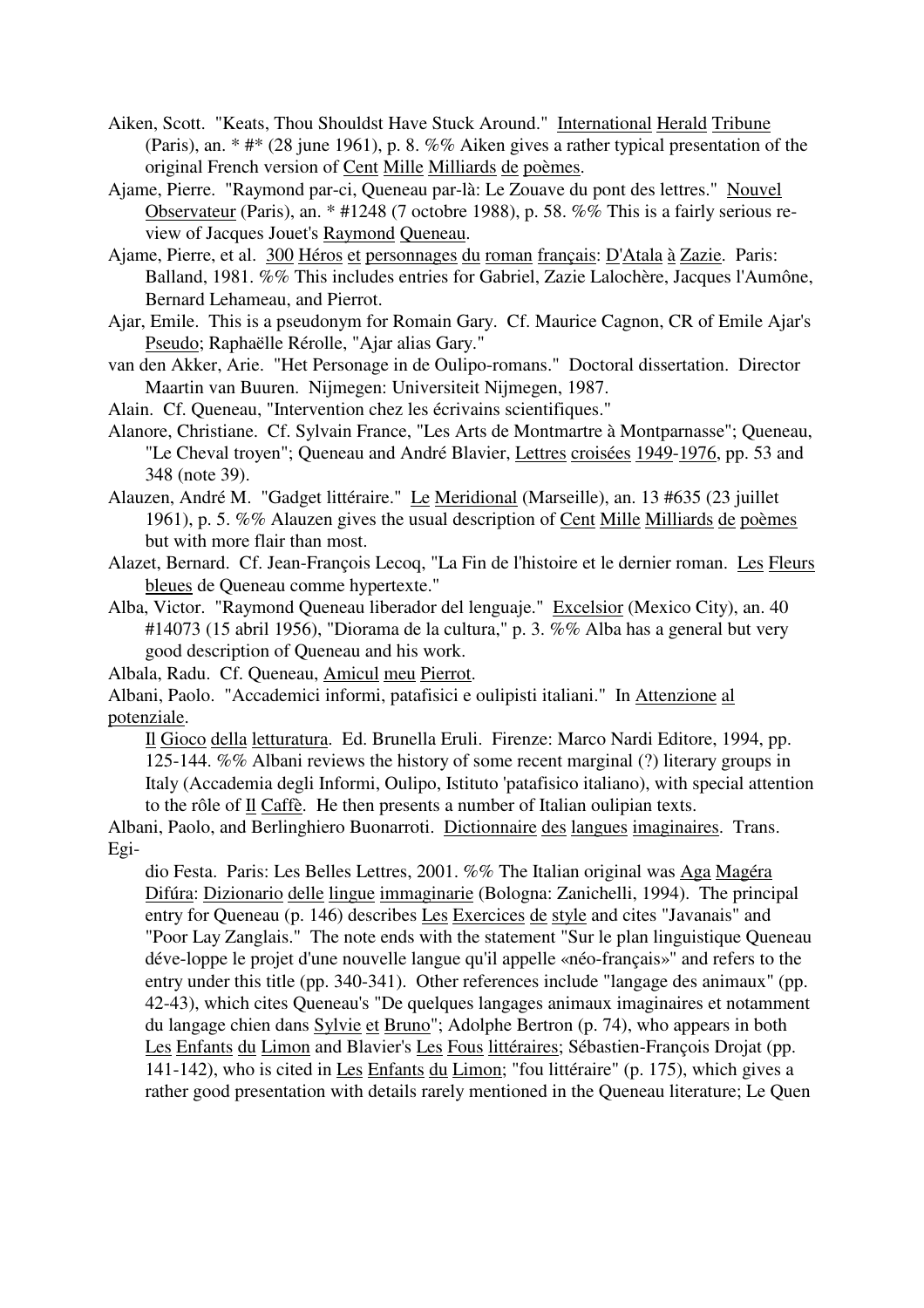d'En-tremeuse (p. 275), cited in Les Enfants du Limon; Harry Mathews (p. 304), in regard to his translation of the "exercice" "Récit" into a French which is malformed in the same way that Queneau's "Poor Lay Zanglay" is in English; "néo-babélien" (pp. 339-340), which cites a passage from Les Fleurs bleues; Térence-Joseph O'Donnelly (p. 357), cited in Les Enfants du Limon; "langue des Otaries" (p. 365), which cites Queneau's "De quelques langages animaux imaginaires..."; the Oulipo (p. 366); "parodie des langues étrangères" (pp. 383-384), which just barely mentions Queneau; and "pictographie" (pp. 398-399), which mentions Queneau and includes a copy of the "Récit d'un voyage en automobile de Paris à Cerbère." There is also a mention of Queneau under Dubuffet (p. 142). Cf. Jean-Baptiste Marongiu, "Le Bal des idiomes."

- Albani, Paolo, and Paolo della Bella. Forse Queneau: Enciclopedia delle scienze anomale. Intro. Paolo Rossi. Bologna: Zanichelli, 1999. %% The authors, with the "collaboration of Berlinghiero Buonarroti," have produced a very handy reference books to all sorts of extravagant thinkers and "sciences." This goes beyond the usual bounds of the "fous littéraires," then, although it certainly concerns itself with some of the same individuals and topics. Cf. Antonella Conti, "Compte rendu de lecture"; Marco Stuppazoni, CR of Paolo Albani and Paolo della Bella's Forse Queneau: Enciclopedia delle scienze anomale; Mario Verdone, "Forse Queneau?"; Renzo Villa, CR of Paolo Albani and Paolo della Bella's Forse Queneau: Enciclopedia delle scienze anomale.
- Albérès, R.-M. CR of Rejean Ducharme's La Fille de Christophe Colomb. Les Nouvelles littéraires (Paris), an. 47 #2193 (2 octobre 1969), p. 5. %% This review merely mentions Queneau's name. Cf. Rejean Ducharme.
- Albérès, R. M. "Du côté de l'Orient." Les Nouvelles littéraires (Paris), an. 46 #2144 (24 octobre 1968), p. 5. %% Albérès suggests that Rejean Ducharme closely approaches Queneau's style.
- Albérès, R.-M. "J. Cruickshank: The Novelist as Philosopher." La Table ronde (Paris), vol. \* #178 (novembre 1962), pp. 112-114. %% Albérès gives a rather mixed review of John Cruickshank's work, especially as regards his trying to make "philosophy" cover very diverse authors in anything but the most superficial manner.
- Albérès, R.-M. "La Situation de la poésie." Le Journal indépendant (Perpignan), an. # (24 juin 1951), p. %% Albérès devotes a few positive words to the Petite Cosmogonie portative.
- Albersmeier, Franz-Josef. Cf. Sabine Laussman, "Zazie dans le métro: Karnavaleske Komik in

Roman und Film."

Albert-Birot, Arlette. "Aux Trois matelots: Courseulles, 3 juillet 2003." Amis de Valentin Brû

#34-35 (juillet 2004), pp. 133-134. %% Albert-Birot describes an evening in a café on the Norman coast near Caen. During dinner a gifted reader interpreted passages from such works as "Panique," "Une Trouille verte," "Cosmophilie" (Texticules), Les Fleurs bleues, and Zazie dans le métro. Cf. also Amis de Valentin Brû #34-35 (juillet 2004), p. 49.

Albert-Hesse, Jane. "Héritiers et rebelles." Franc-tireur (Paris), an. 10 #1727 (16 février 1950), p. 4. %% Albert-Hesse notes "... ou encore dans l'entreprise de Raymond Queneau, irrespectueuse du langage traditionnel, et qui met à nu un monde ressenti, ainsi que chez Sartre et Camus, comme oppressant et absurde, mais pris par le travers avec une ironie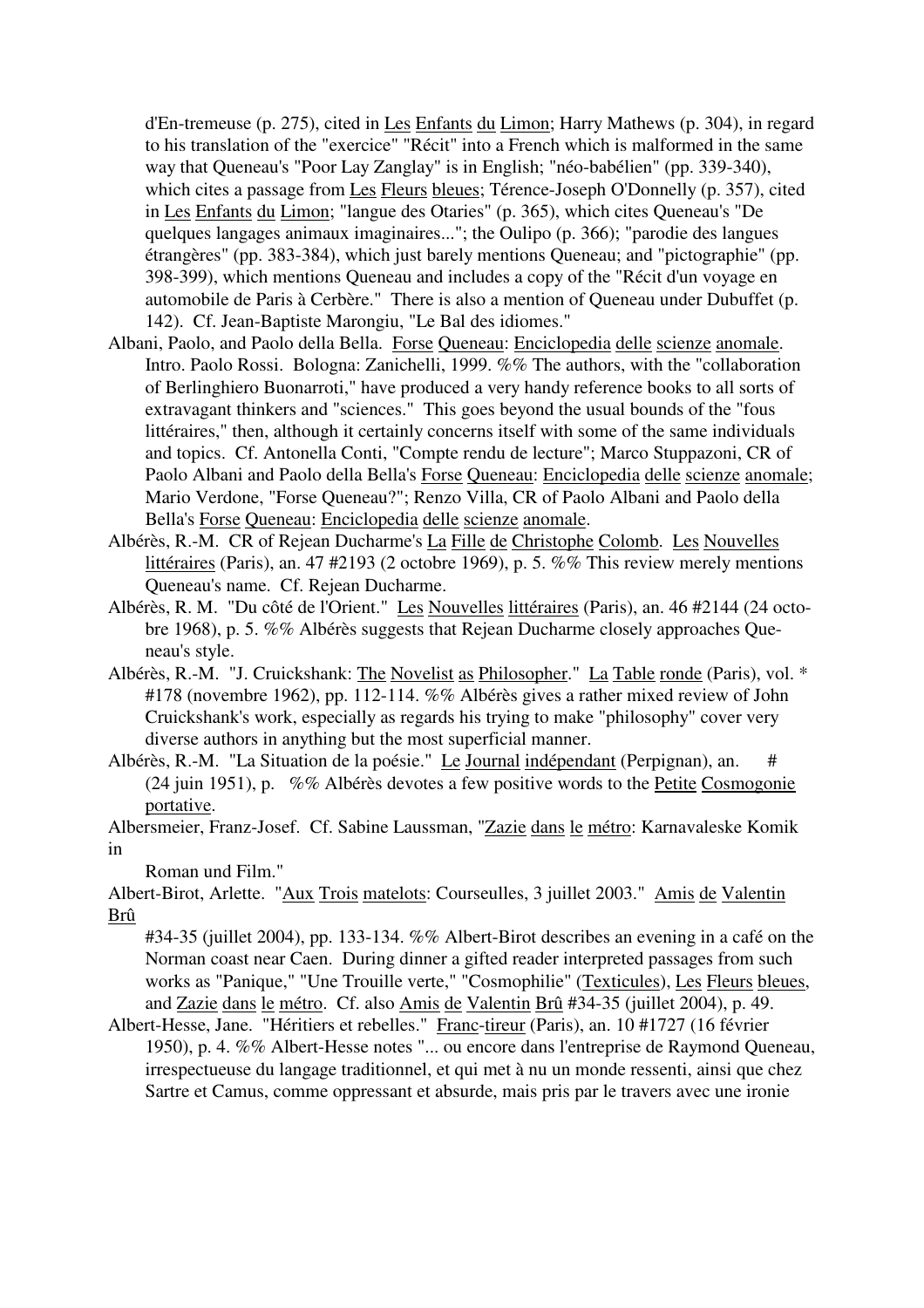sans merci."

Albertini, Jean. Cf. Marta Giné Janer, CR of Daniel Delbreil's Le Personnage dans l'oeuvre de Queneau.

Albrecht, Jörn. "Der Schriftsteller als Soziolinguist --- Ein Beispiel für unmittelbare Beziehun-

gen zwischen Literatur- und Sprachbetrachtung." In Haben sich Sprach- und Literaturwissenschaft noch Etwas zu sagen? Collection Abhandlungen zür Sprache und Literatur, #100. Bonn: Romanisticher Verlag, 1998, pp. 13-34. %% Albrecht just uses (pp. 22-23) an exchange between Gabriel and the "gérant" of "Le Sphéroïde" (Zazie dans le métro, end of chapter 12) as an example.

Albrecht, Jörn. "Zazie dans le métro italienisch und deutsch: Zum Problem der Ubersetzung von Texten grosser sozio-stilistischer Variabilität." In Europaïsche Mehrsprachigkeit: Festschrift zum 70. Geburtstag von Mario Wandruszka. Ed. Wolfgang Pöckl. Tübingen: Niemeyer, 1981, pp. 311-328.

Alcoriza, Luis. Cf. Marie-Claude Cherqui, "'La Mort en ce jardin': L'Ivrogne dans le jungle."

- Aldebert, Max. "Les Revues." La Nef (Paris), an. 3 #16 (mars 1946), pp. 159-160. %% This has a couple of mentions of Queneau hidden in among other literary things.
- Alexandre, Maxime. Mémoires d'un surréaliste. Paris: La Jeune Parque, 1968. %% Alexandre mentions a notebook of Queneau's which Breton lost (pp. 100-101) and how Queneau had traveled to Austria and Finland right after the war (pp. 216-219). Cf. Jean Chalon, "Les Mémoires d'Alexandre."
- Alexandre, Xavier. "Queneau, l'écrivain du XX siècle." Ouest France dimanche (Rennes), an. # (23 juin 2002), p. . %% Alexandre offers only a brief word on Queneau to introduce Michel Lécureur's biography of Queneau and the second volume of Les Oeuvres complètes de Raymond Queneau.
- Alexandrian, Sarane. "L'Aventure surréaliste." In Un Quenal, des Queneau. Paris: Groupement de libraires "Initiales," 2003, pp. 11-13. %% Alexandrian insists that Queneau remained a surrealist throughout his life and gives what he considers evidence for this asser-tion. Cf., however, Michel Lécureur, Raymond Queneau. Biographie, pp. 125-126. This is number 13 (février 2003) in the series of brochures that 29 "libraires" from across France put together for their clients.
- Alexandrian, Sarane. "L'Héritage de Queneau." L'Express (Paris), vol. \* #1321 (1<sup>ier</sup> novembre 1976), pp. 84-85. %% This is an extremely general and weak article following Queneau's death. Alexandrian includes Exercices de style: "Notations," "En partie double," "Métaphoriquement," "Exclamations," "Ampoulé," "Olfactif," "Ensembliste," "Botanique," "Injurieux," "Paysan," "Interjections," and "Précieux" on pp. 85-87 of this issue.
- Alexandrian, Sarane. "L'Héritage de Queneau." L'Express (Paris), international edition vol. \* #1321 ( $1^{ier}$  novembre 1976), pp. 28-29.
- Alexandrian, Sarane. Histoire de la littérature érotique. Paris: Seghers, 1989. %% Alexandrian

gives some details about the publication of On est toujours trop bon avec les femmes. Alexandrian, Sarane. "Les Structures de l'imaginaire chez Raymond Queneau." In Le Sur-

réalisme et le rêve. Pref. J.-B. Pontalis. Paris: Gallimard, 1974, pp. 421-442. %% Alexandrian is primarily interested in Queneau's surrealist years but also considers some of his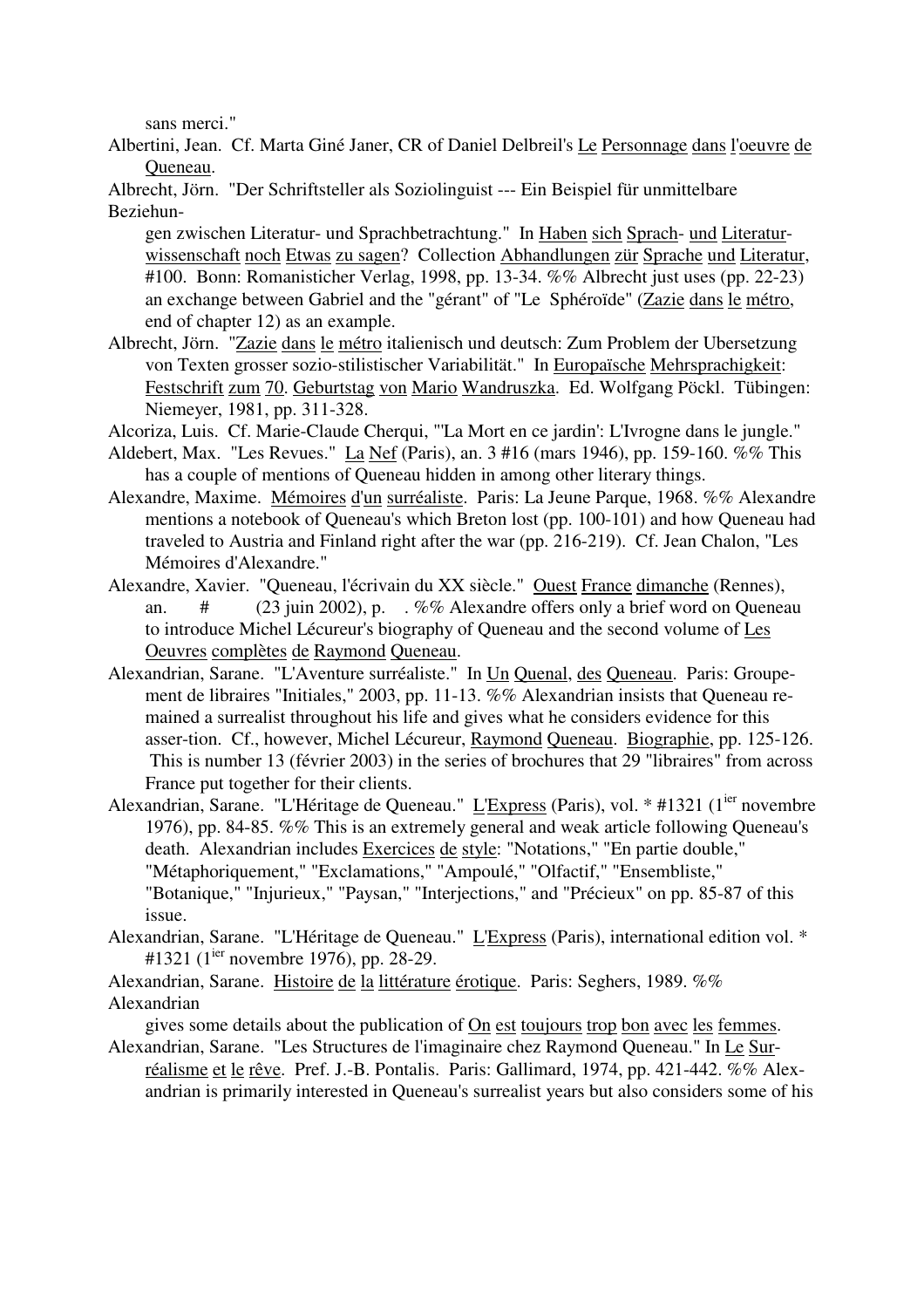later works in a surrealist light. Cf. Michal Mrozowicki, "D'un 'Récit de rêve' à 'Des Récits de rêve à foison' --- Les Ecrits brefs en prose de Raymond Queneau"; Carol J. Murphy, CR of Sarane Alexandrian's Le Surréalisme et le rêve.

Alexandru, Laszlo. Cf. Queneau, Sintem mereu prea buni cu femeile and Zazie în metrou. Alfau, Felipe. Cf. Tom Whalen, "Felipe Alfau's 'Kaleidoscope of Fancies'."

Algren, Nelson. Cf. Simone de Beauvoir, Lettres à Nelson Algren: Un Amour transatlantique (1947 - 1964).

Les Alguazils. "Aux Quatre Vents." Le Figaro littéraire (Paris), an. 5 #221 (15 juillet 1950), p.

2. %% The author gives a very positive review of the section of Petite Cosmogonie portative which had recently appeared in Les Temps modernes, although he concentrates on the reaction to the publication of poetry in such a magazine. Cf. Queneau, Cher Monsieur-Jean-Marie-mon fils: Lettres 1938-1971, p. 86.

- Les Alguazils. "Aux Quatre Vents." Le Figaro littéraire (Paris), an. 5 #225 (12 août 1950), p. 3. %% The author indicates that Queneau would appear in a film that Louis-René des Forêts planned to create; Queneau would be fishing in a river. The note goes on to say that des Forêts had had to abandon the project. Cf. Antoine de Gaudemar, "'Je n'avance que dans l'obscurité'"; Queneau, Cher Monsieur-Jean-Marie-mon fils: Lettres 1938-1971, pp. 96-98.
- Les Alguazils. "Jeudi, rue Sébastien-Bottin." Le Figaro littéraire (Paris), an. 4 #161 (21 mai 1949), p. 2. %% This is merely an anecdote containing a "bon mot" of Queneau: "le musée de l'art brut" (a reference to Dubuffet).
- Ali Ahmed, Azouz. "Savoirs, création et désenchantement chez Queneau, précédé de 'Mirage blanc'." Thèse. Montréal: Université de Montréal, 2005.
- Alion, Yves, and Gilles Cèbes. "Entretien." Ecran 77 (Paris), vol. \* #62 (15 octobre 1977), pp. 14-21. %% This interview with Jean-Pierre Marielle just mentions the film version of Sally Mara's On est toujours trop bon avec les femmes.
- Alkire, Elbern H., III. "Equivalence in Difference: Queneau's Les Exercices de style in French, English, and Italian." PhD at Cornell University (Ithaca, New York), 2000. Directress Linda R. Waugh. Dissertation Abstracts International, vol. 61 #6A (\* 2000), p. 2321. %% Alkire considers how translation and the differences in meaning that are incurred during translation do not really affect the equivalence of the two texts. His primary interest is in the nature and limits of translation, and Queneau's Les Exercices de style only serves as a concrete referent. He limits himself to "Homophonique," "Vulgaire," "Lipogramme," and "Translation" (from the revised edition) as they appear in the original French and in Barbara Wright's translation, Exercises in Style, and Umberto Eco's Esercisi di stile.
- Allais, Alphonse. Cf. Anonymous, "Le Monde potine: L'Echo répète"; André Billy, "Queneau ou le français populaire tel qu'on le parle"; Jacques Brenner, "Le Sourire d'Alphonse Allais"; Jean Datain, "Aspects du comique de sonorité"; Jean-Marc Defays, "Enjeux et stratégies du discours dans l'oeuvre d'Aphonse Allais"; Jeanne Demers, "'Pataphysique appliquée: Le Cas Alphonse Allais"; Jean-Paul Lacroix, Allais-France; Queneau, "Message"; Queneau and André Blavier, Lettres croisées 1949-1976, pp. 145 and 363 (note 192); Henri Rochon, "Je médis comme on me l'a dit."

Allan, Alexander. "Waugh Revisited." Etudes anglaises (Paris), vol. 33 #3 (juillet-septembre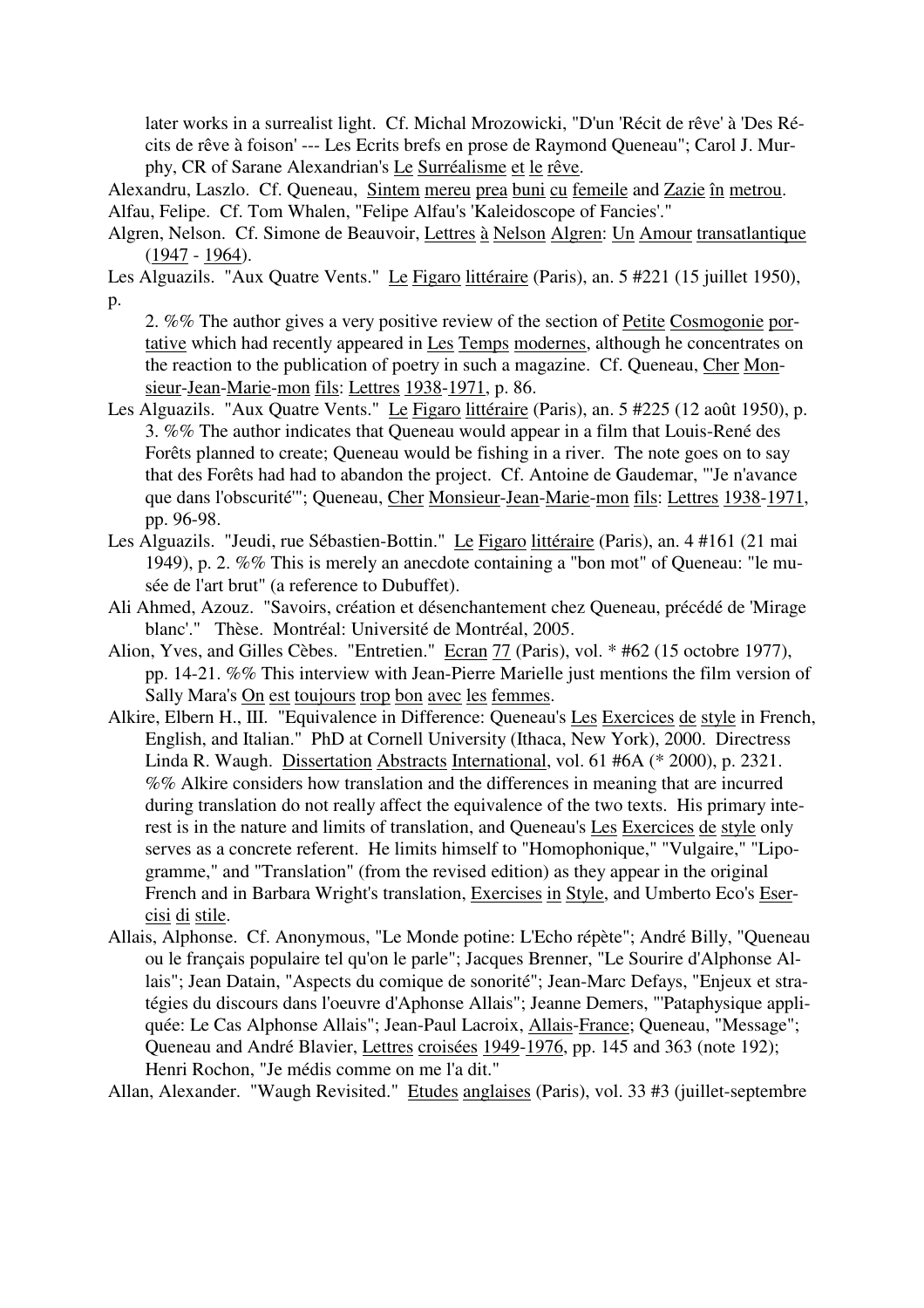1980), pp. 321-332. %% There is just a reference to Le Chiendent and Loin de Rueil in a note on p. 322.

- Allard, Paul. Cf. Queneau, "Marcel Berger et Paul Allard: Les Secrets de la censure pendant la guerre."
- Allaud, Gilles. Cf. Gérard Mordillat, Célébrités poldèves.
- Alleman, Marcel. Cf. D. Pappo Gruffat, "Deux Mineurs de fond seront-ils au CNE le 30 octobre?"
- Allen, Bruce. CR of Barbara Wright's translation of The Flight of Icarus. Library Journal (New York), vol. 99 #3 (1 february 1974), p. 383. %% This is a short and fairly standard review.
- Allen, Douglas. "Eliade and History." Journal of Religion (Chicago), vol. 68 #4 (october 1988), pp. 545-565. %% Allen merely cites Queneau in note 44 as the editor of the Histoire des littératures. Cf. Queneau, "Lettre à Mircea Eliade."
- Allen, L. Cf. S. F. Hawes, "Queneau. A Study of Technique in Fiction."
- Allen, Suzanne. "Livres/lèvres." Temps mêlés #150 + 65/68 (printemps 1996), pp. 301-320. %% It would be difficult to say precisely what this is about, but Allen seems to be writing on some poorly-defined ideas of what Queneau's theory of poetry was.
- Allen, Suzanne. "Sans titre ou à titre de témoin." Temps mêlés #150 + 57/60 (automne 1993), pp. 224-230. %% Allen writes exclusively of the Oupeinpo (Ouvroir de Peinture potentielle) and some of its members, following the contribution of Thieri Foulc to this session of the second Thionville symposium, "Queneau peintre."
- Allendy, D<sup>r</sup> René. Cf. Jacques Poirier, Littérature et psychanalyse: Les Ecrivains français face au freudisme (1914-1944); Queneau, "D<sup>r</sup> René Allendy: La Justice intérieure" and "D<sup>r</sup> René Allendy: La Psychanalyse, doctrines et applications."
- Alliot, Bernard. "A. D. G. n'aime pas Alain Fournier." Le Monde (Paris), an. 38 #11443 (13 novembre 1981), p. 29. %% Alliot refers to Queneau as an "auteur familier de la supercherie littéraire."
- Allouche, Jean-Pierre. "How New is Technological Art?" Leonardo (Cambridge, Massachusetts), vol. 32 #4 (\* 1999), p. 303. %% Allouche just mentions the Oulipo and Queneau's Cent Mille Milliards de poèmes.
- Alluin, Bernard. Cf. Véronique Bartoli, "Les Fleurs bleues: Roman et histoire"; Mary-Lise Billot, "D'une modalité de progression romanesque dans Les Fleurs bleues"; Claude Debon, "Le Statut de la nouvelle dans l'oeuvre de Queneau," "Queneau en Pléiade," and "La Récriture dans Les Fleurs bleues"; Anne-Yvonne Dubosclard, "Du côté de chez Cidrolin ou 'Les menus incidents de la vie éveillée'"; Jeanyves Guérin, "Queneau poète de roman face au Nouveau Roman"; Christian Meurillon, "Exercice d'anoulipisme: Quelques Règles de syntaxe des Fleurs bleues"; Gilbert Pestureau, "Le Double Protagoniste: Cidauge"; Claude Rameil, "Bibliographie des Fleurs bleues"; and Paul Renard, "Le Passant et le clergyman."
- Almansi, Guido. "Perec: Guardare a occhi chiusi." In Attenzione al potenziale. Il Gioco della letturatura. Ed. Brunella Eruli. Firenze: Marco Nardi Editore, 1994, pp. 121-124. %% This appears to be little more than a panegyric of Perec and his work.
- Almansi, Guido, and Guido Fink. "Esercizi di stile." In their Quasi come. Milano: Bompiani, 1976, pp. 290-299. %% This consists of the translation into Italian of the "exercices de style" "Notations," "Métaphoriquement," "Rétrograde," "Rêve," "Animisme," "Lettre of-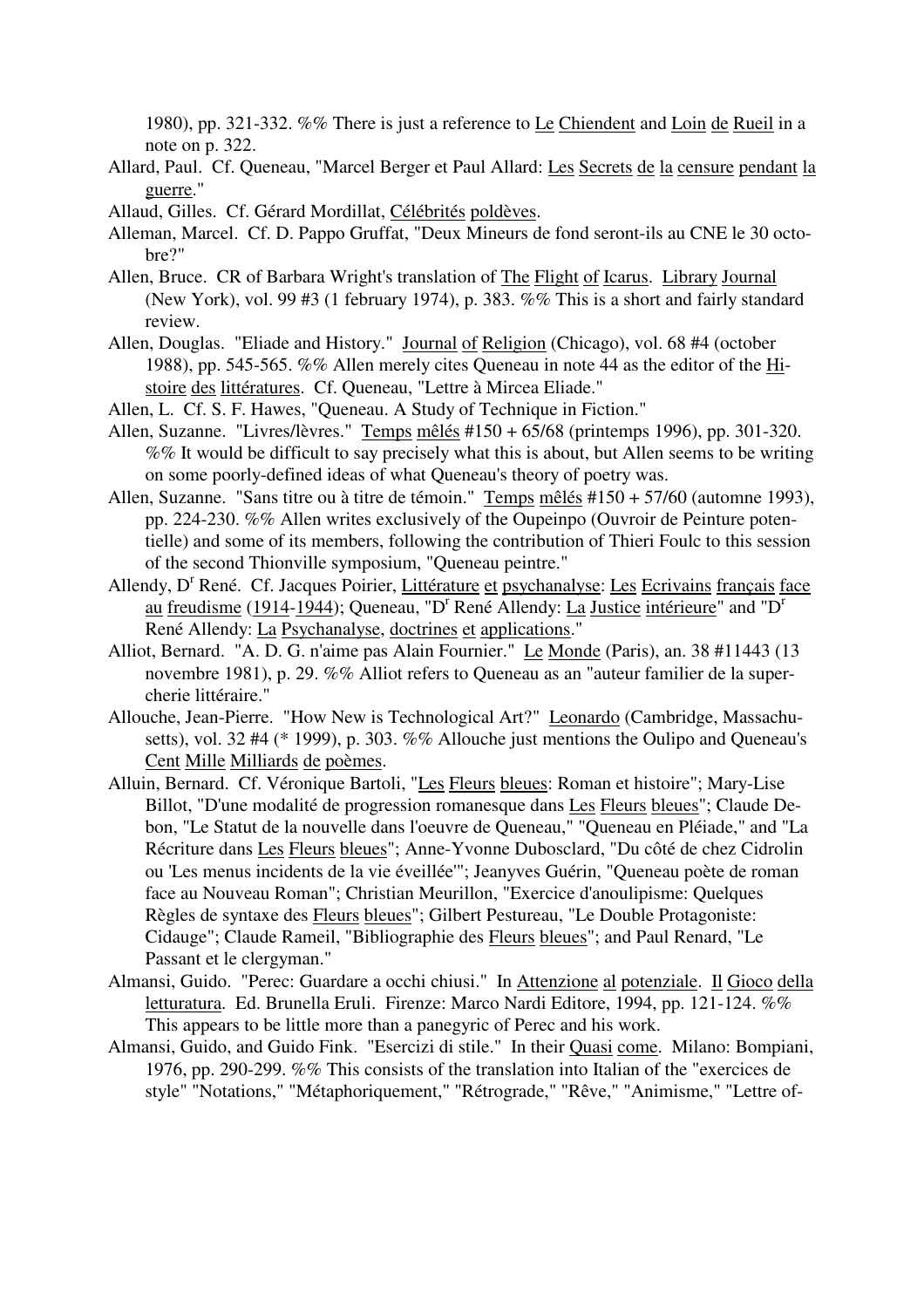ficielle," "Insistance," "Ignorance," "Moi je," "Exclamations," "Fantomatique," "Apostrophe," "Réactionnaire," "Contre-vérités," "Latin de cuisine," and "Interjections" followed by a brief discussion.

- Alocco Bianco, Luciana. "Queneau e Ajar: Scrittori contro." In Studi di linguistica, Storia de la lingua, Filologia francesi. Convegno della Società Universitaria per gli Studi di Lingua e Letteratura francese, Torino 16-17 giugno 1994. Ed. Mariagrazia Margarito and Anna Maria Raugei. Alessandria: Edizioni dell'Orso, 1995, pp. 247-257. %% Alocco Bianco considers "unconventional French" in the earlier chapters of Queneau's Zazie dans le métro and, to a far lesser extent, in Romain Gary's La Vie devant soi. There is little new or inte-resting here.
- Alonso, Salvador. "'Oulipo Show,' la segunda obra del 'Theatre Ubu' en el certamen de Granada: El Lenguaje como espectáculo." Granada 2000 (Granada), an. # (12 mayo 1990), p. 8. %% This is a rather general presentation of the "Oulipo Show" and its contents.
- Altagor. Cf. Amis de Valentin Brû #14-15 (mai 1999), pp. 73-74.
- Altarriba, Antonio. "La Constricción española." In Sobre literatura potencial. Actos del encuentro sobre literatura potencial, Vitoria, del 2 al 6 de diciembre de 1985. Ed. Antonio Altarriba. Vitoria: Universidad del país vasco, 1987, pp. 155-159. %% Altarriba looks at what  $S + 7$  does and can do in Spanish.
- Altarriba, Antonio. "Introducción." In Sobre literatura potencial. Actos del encuentro sobre literatura potencial, Vitoria, del 2 al 6 de diciembre de 1985. Ed. Antonio Altarriba. Vitoria: Universidad del país vasco, 1987, pp. 5-6. %% This is only a general introduction to this volume.
- Altarriba, Antonio. "Sobre la función parodica y otras atribuciones de la literatura potencial." Queste (Pau), an. \* #3 (\* 1986), pp. 81-93. %% Altarriba concentrates on this one particular aspect of the Oulipo and only mentions Queneau offhandedly once.
- Altarriba, Antonio, ed. Sobre literatura potencial. Actos del encuentro sobre literatura potencial, Vitoria, del 2 al 6 de diciembre de 1985. Vitoria: Universidad del país vasco, 1987. %% This volume contains works by Antonio Altarriba, Eric Beaumatin, Marcel Bénabou, Jean Bessière, Jesús Camerero, Jacques Jouet, Bernard Magné, Harry Mathews, Javier Mina, and Jacques Roubaud.
- Altarriba, Antonio, and Luis Royo. "El Puerto de Gijon, modo de empleo." In Sobre literatura potencial. Actos del encuentro sobre literatura potencial, Vitoria, del 2 al 6 de diciembre de 1985. Ed. Antonio Altarriba. Vitoria: Universidad del país vasco, 1987, pp. 123-148. %% Altarriba looks at the hobby of Bartlebooth (Georges Perec, La Vie mode d'emploi) and how it functions; Royo supplied the illustrations.
- Alter, André. "Raymond Queneau fait confiance à M. Yoyotte et à beaucoup d'autres." Le Figaro (Paris), an. 113 #3560 (16 février 1956), p. 11. %% This concerns a Gallimard cocktail party celebrating the publishing of the first volume of the Encyclopédie de la Pléiade.
- Alter, André. "Théâtre." Témoignage chrétien (Paris), vol. \* #906 (17 novembre 1961), pp. 21 and 23. %% Alter does not care for the theater version of Loin de Rueil and is not sure why.

Alter, Jean V. CR of Andrée Bergens' Raymond Queneau. French Review (Baltimore), vol. 39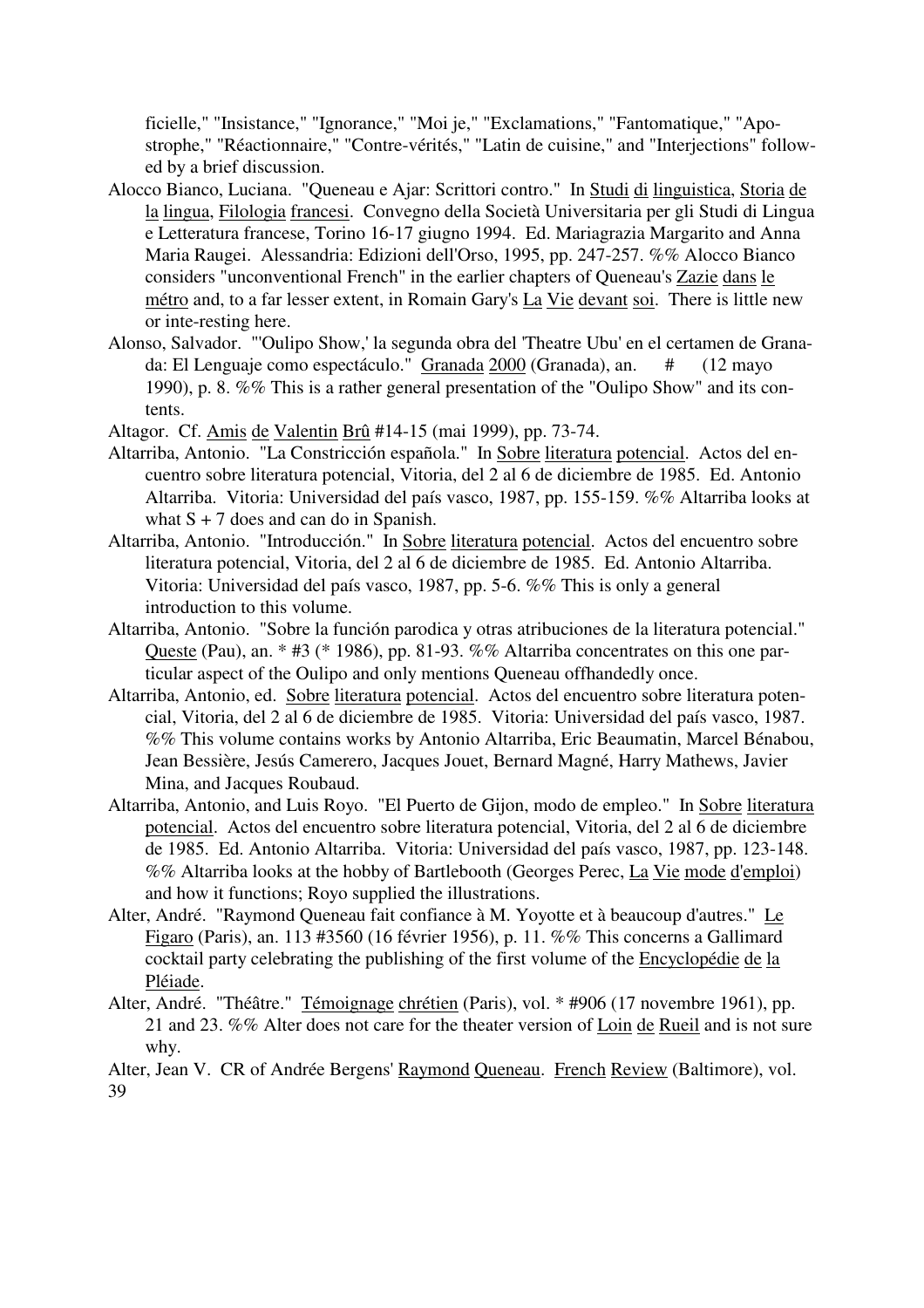#2 (november 1965), pp. 326-327. %% Alter's review is not exactly negative but does point out a number of weaknesses in Bergens' text.

- Alter, Jean V. CR of Henri Peyre's French Novelists of Today. French Review (Baltimore), vol. 42 #1 (october 1968), pp. 171-173. %% Alter reviews what is essentially a revised edition of Peyre's Contemporary French Novel. He finds that "le traitement de Queneau reste aussi insuffisant qu'il l'était."
- Alter, Robert. Partial Magic: The Novel as a Self-conscious Genre. Berkeley: University of California Press, 1975. %% Alter has almost exactly reproduced his "Self-conscious Moment" article in this book; the pages relevant to Queneau are 220-223 and 232-235. Alter also refers to Queneau on page 22.
- Alter, Robert. "Mimesis and the Motive for Fiction." In Images and Ideas in American Culture: The Functions of Criticism. Ed. Arthur Edelstein. Hanover, New Hampshire: University Press of New England, 1979, pp. 99-123. %% Alter refers to Queneau's Exercices de style (p. 117), but only to say that Manuel Puig's stylistic variations in The Buenos Aires Affair are not similar to Queneau's.
- Alter, Robert. "Mimesis and the Motive for Fiction." In his Motives for Fiction. Cambridge, Massachusetts: Harvard University Press, 1984, pp. 3-21. %% This is virtually the same text as the original.
- Alter, Robert. "The Self-conscious Moment: Reflections on the Aftermath of Modernism." Tri-Quarterly (Champaign, Illinois), vol. \* #33 (spring 1975), pp. 209-230. %% Pages 211-212 and 220-222 discuss the importance of Exercices de style and Le Chiendent in modern literature.
- Alter, Robert. Cf. Thomas Francesco Petruso, "Characterization in the Novel Since Proust and Joyce."
- Althusser, Louis. CR of Alexandre Kojève's Introduction à la lecture de Hegel. Cahiers du Sud (Marseille), an. 34 #286 (\* 1947), pp. 1057-1059. %% Althusser reviews Hegel's thought and notes the particular interpretation which Kojève puts on it, all without mentioning Queneau.
- Altman, Thierry, and Michel Paquot. "Jacques Roubaud: 'Nous n'avons pas terminé 53 Jours'." La Cité (Bruxelles), an. 2 #42 (19 octobre 1989), p. 65. %% The authors interview Roubaud, who edited, along with Harry Mathews, Georges Perec's unfinished 53 Jours.
- Alwyn, William. Cf. Queneau, "Four Poems" and "Poems."
- Alyn, Marc. "La Poésie en 1969: Une Année couleur de muraille." Les Nouvelles littéraires (Paris), an. 48 #2207 (8 janvier 1970), p. 7. %% Alyn just barely mentions Fendre les flots.

Άµαvίτης, Νίκoς. Cf. Queneau, "Ηvα Παραµυθι στα µετρα σας."

- Ambrière, Francis. "Raymond Queneau à l'Académie Goncourt." Revue de Paris (Paris), an. 58 #\* (avril 1951), pp. 169-170. %% Ambrière discusses possible reasons for Queneau's election as well as possible effects; it is quite an interesting article.
- Ambrière, François. "Revue des revues." Toute l'Edition (Paris), an. 17 #454 (4 février 1939), p. 10. %% In considering Volontés #13, Ambrière cites with approval Queneau's "Les Horizons perdus" on the sad state of contemporary poetry.
- Ambrière, Francis. "Savoir sourire." La Bataille (Paris), an. 6 #123 (30 avril 1947), p. 6. %% He just mentions Queneau's Exercices de style.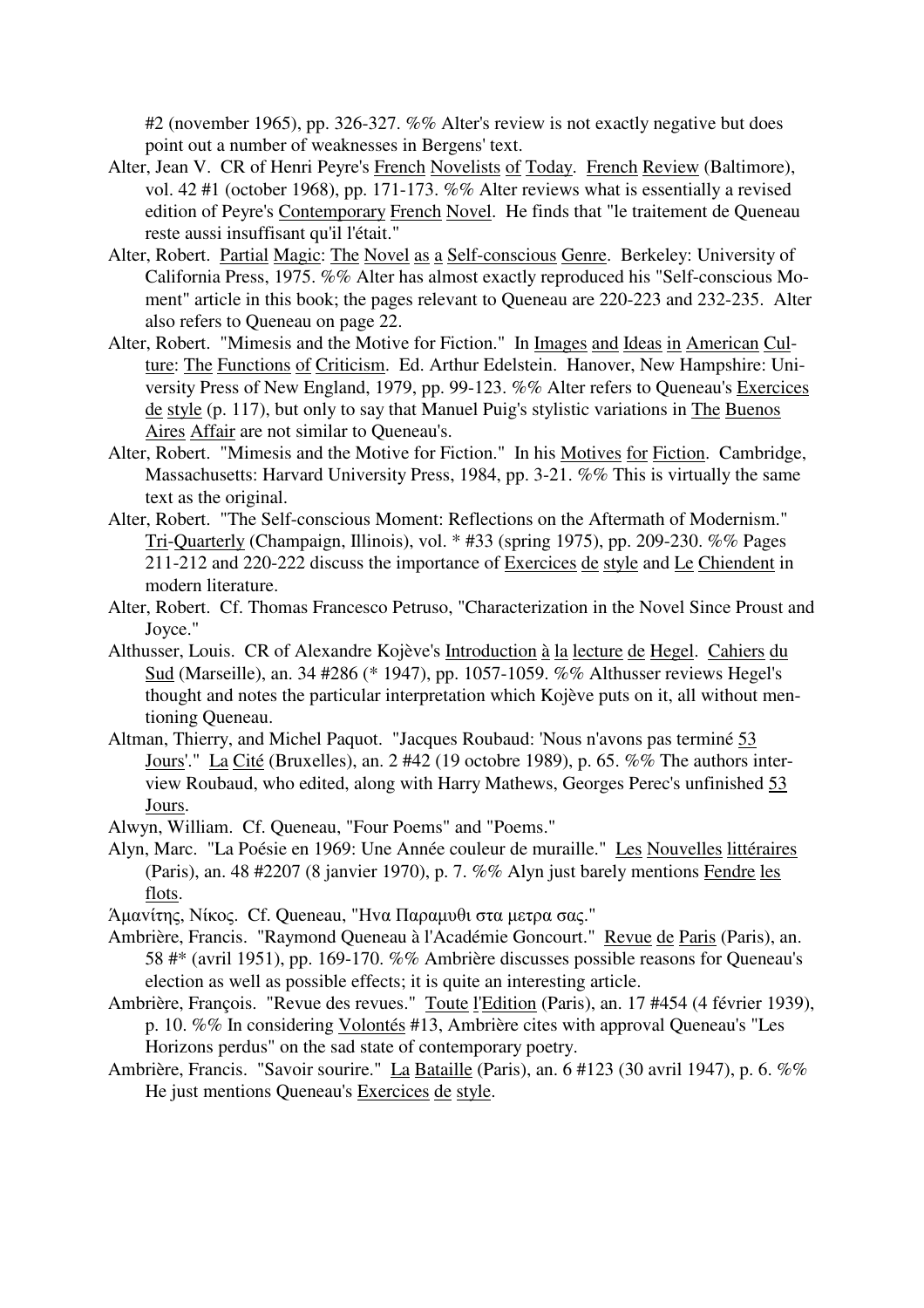- Ambrière, Francis. "'La Vie que je t'ai donnée' au Théâtre Agnès Capri." Opéra (Paris), an. 4 #101 (16 avril 1947), p. 3. %% Ambrière finds "En passant" rather flat.
- Amiot, Anne-Marie. Cf. Marcel Bourdette-Donon, "Raymond Queneau, une stratégie de communication."
- Amis de Valentin Brû. For this oranization and the periodical which bears the same name, cf. Astrid Bouygues and Daniel Delbreil, "Claude Simonnet face à l'oeuvre de Raymond Que-neau," p. 79.

Ammour, Ophélie. "L'Echec dans la production romanesque de Raymond Queneau." Mémoire

- de maîtrise. Directeur Daniel Delbreil. Paris: Université de Paris III (Sorbonne nouvelle), 2006. %% [This work is available at the Centre de recherches "L'Esprit nouveau en poé-sie"; Institut de littérature française; université de Paris III; 13, rue de Santeuil, 75005. It will be necessary to contact Professeur Daniel Delbreil beforehand in order to receive au-thorization.]
- Amphitryon. "Madame Bovary exagère." Paris-presse (Paris), an. \* #\* (17 mars 1952), p. 2D. %% Queneau jokes about Aragon being the "travailleur de l'Amer," a pun on Victor Hugo's title.
- Amphitryon. "Queneau est cruel." Paris-presse (Paris), an. \* #\* (22 janvier 1952), p. 2C. %% Queneau tells the story of a blind man who accidentally blinds a "borgne" and how the latter got his revenge.
- Amphitryon. "Queneau offre un autre zouave à la N.R.F." Paris-presse (Paris), vol. \* #\* (17 janvier 1952), p. 2C. %% This is a brief mention of the appearance of Le Dimanche de la vie, with special attention to the "Hain-Tenys."
- Amrouche, Jean. "Mal du siècle 1944." Les Elites françaises (Orléans), vol. 1 #1 (avril-mai 1945), p. 39. %% Amrouche's review of Loin de Rueil is more of a postwar social commentary than literary criticism.
- Amunategui, Francisco. "Französische Romane." Pariser Tageszeitung (Paris), an. 1 #139 (28 oktober 1936), p. 4. %% Amunategui reviews Les Derniers Jours and two other novels.
- Amunategui, Francisco. "Les Livres: Romans des temps difficiles." La Vie réelle (Paris), an. \*

#2 (octobre 1937), pp. 61-65. %% This review of Odile is very good, although in a different vein than is usual.

- Anbert, Camille. "Vient de paraître." Temps présent (Paris), an. 9 #34 (13 avril 1945), p. 3. %% A rather average short review of Loin de Rueil.
- André. "Negerblod och löss." Morgon-Tidningen (Stockholm), an. \* #348 (23 december 1949), p. 6. %% The author gives an ambiguous to warm reception to Var Världen ända är liten (which means "How Small the World is"), C. G. Bjurström and Maj Odman's translation of Loin de Rueil into Swedish.
- André, Alex. Ils en racontent de drôles. Paris: Plon, 1963. %% Queneau notes (p. 182) that the public clocks and scales in Paris do not agree much at all... Alex André is the pseudonym of André de Coudekerque-Lambrecht.
- André, Paul. "Un Discours encyclopédique." Présence (Genève), an. 6 #2 (printemps 1956), pp. 111-114. %% André discusses the value of the new Encyclopédie de la Pléiade.
- André, Robert. "En font-ils de la musique?" Nouvelle Revue française (Paris), an. 10 #117 (septembre 1962), pp. 558-559. %% André just mentions the Cent Mille Milliards de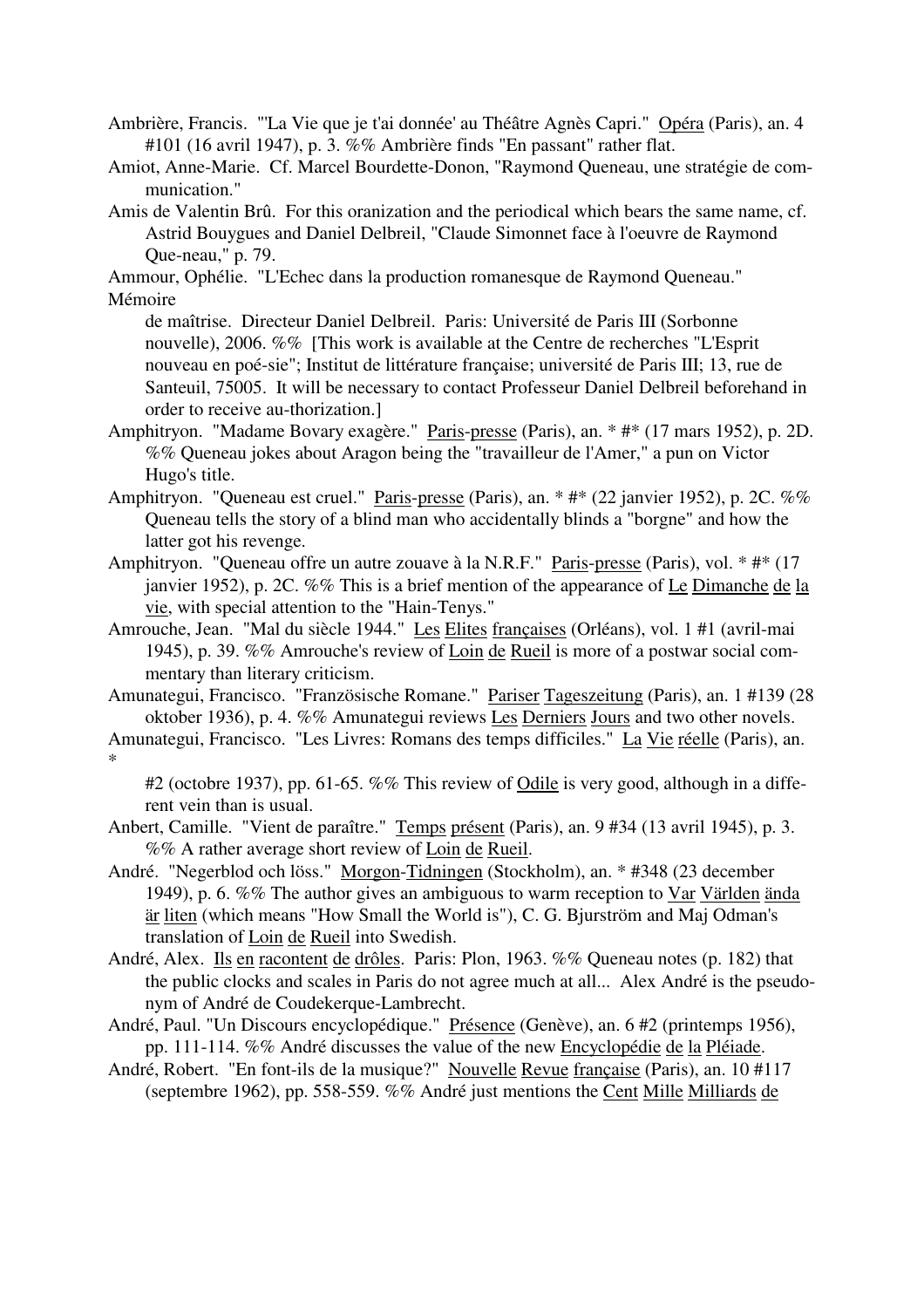poèmes.

Andress, Josette. Cf. Queneau, Pierrot mon ami.

- Andreus, Hans. "Gesprek met Raymond Queneau." Litterair Paspoort (Amsterdam), an. 8 #67 (mei-juni 1953), pp. 114-115.
- Andreus, Hans. "Gesprek met Raymond Queneau." In Litterair paspoort 1946-1973. Ed. Jan Van Geelen. Amsterdam: Uitgeverij de Arbeiderspers, 1975, pp. 12-16.
- Andreus, Hans. "Onze Correspondent meldt." Litterair Paspoort (Amsterdam), an. 8 #63 (januari 1953), pp. 18-19. %% Andreus takes a quick look at Saint-Glinglin.
- Andrews, Chris. "Constraint and Convention: The Formalism of the Oulipo." Neophilologus (Amsterdam), vol. 87 #2 (april 2003), pp. 223-232. %% In developing his argument, Andrews comments (p. 225) on Roubaud's "La Mathématique dans la méthode de Raymond Queneau."
- Andrews, Chris. "L'Evolution des machines dans la Petite Cosmogonie portative de Raymond Queneau." Australian Journal of French Studies (Clayton, Victoria), vol. 40 #1-2 (january 2003), pp. 180-193. %% Andrews examines the role of machines in the sixth canto of the Petite Cosmogonie portative and comes up with some unexpected conclusions.
- Andrews, Chris. "Hide and Seek: Autobiographical Secrets in the Work of Queneau and Perec." In Soi-disant: Life-writing in French. Ed. and intro. Juliana de Nooy, Joe Hardwick, and Barbara E. Hanna. Collection "Monash Romance Studies." Newark, Delaware: University of Delaware Press, 2005, pp. 12-25. %% Andrews investigates how writings from Queneau and Perec which were generally available only after their deaths reveal a deeper meaning for various of their works, such as Chêne et chien, Fendre les flots, W, and La Vie mode d'emploi. The majority of the papers found in this volume were present-ed at the 11th annual conference of the Australian Society for French Studies (July 2003, in Brisbane and Ipswich, Queensland).
- Andrews, Chris. "Inspiration and the Oulipo." Studies in 20th and 21st Century Literature (Lincoln, Nebraska), vol. 29 #1 (winter 2005), pp. 9-28. %% Andrews outlines several classical Western attitudes towards inspiration (Plato, Aristotle, Longinus) then passes to what inspiration has meant to various members of the Oulipo. He describes one tendency, "radical formalism," which might typify the approach of Le Lionnais and Bénabou, as con-trasted to the "craftsmanlike approach ... complemented by traditional imitation," which better depicts the position of Roubaud and Perec. Queneau is in a class by himself, and his position and the manners in which he proposed it over the years varied.

Andrews, Chris. "Numerology and Mathematics in the Writing of Raymond Queneau." Forum

for Modern Language Studies (Oxford), vol. 40 #3 (july 2004), pp. 291-300. %% Andrews considers the different ways in which Queneau used mathematics in his writing, including how this changed over time. An article of critical importance.

Andrews, Christopher Stuart. "Poetry and Cosmogony: Science in the Writing of Queneau and Ponge." PhD at University of Melbourne, 1994. Director Thomas O'Neill. %% In regard to Queneau, Andrews looks at his reinvention of the very form of scientific verse and at Queneau's debt to Freud, Joyce, and the surrealists. Andrews also investigates in some detail the text of La Petite Cosmogonie portative, looking at Queneau's understanding of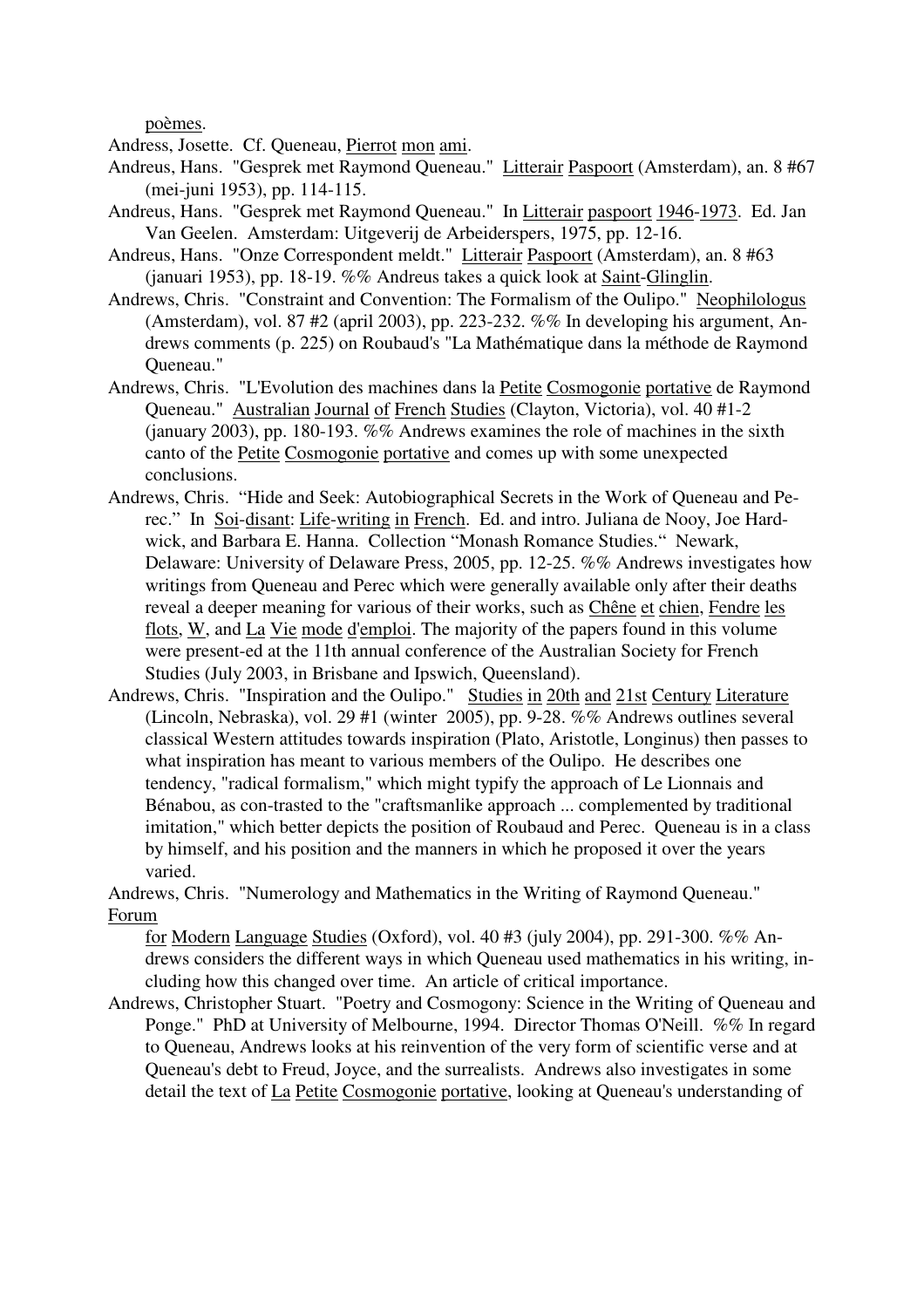and attitude towards various eras and elements of scientific history.

- Andrews, Chris. Poetry and Cosmogony: Science in the Writing of Queneau and Ponge. Collection "Faux Titre," #168. Amsterdam / Atlanta: Rodopi, 1999. %% This would seem to be a reworking of his doctoral dissertation. Cf. Anonymous, CR of Chris Andrews' Poetry and Cosmogony: Science in the Writing of Queneau and Ponge; Nathalie Aubert, CR of Chris Andrews' Poetry and Cosmogony: Science in the Writing of Queneau and Ponge; Peter Consenstein, Literary Memory, Consciousness, and the Group Oulipo; Rosa Galli Pellegrini, CR of Chris Andrews' Poetry and Cosmogony: Science in the Writing of Que- neau and Ponge.
- Andrews, Chris. "Protocol and Project: The Oulipo and the Process of Writing." In Essays in Modern Italian and French Literature in Recollection of Tom O'Neill. Ed. Alastair Hurst and Tony Pagliaro. Melbourne: Spunti e ricerche, 2004, pp. 1-10. %% Andrews differentiates between two sorts of oulipian constraints, one which applies to "linguistic objects in the finished text" and which he refers to as "constraints" in a narrow sense, the other being "protocols," which "bear on the process of writing." In this light he discusses Perec's unfinished project Lieux and Jacques Jouet's Poèmes du métro, centering on how they exemplify the constraint (in the wider sense) of "protocol."
- Andrews, Chris. "Surrealism and Pseudo-Initiation: Raymond Queneau's Odile." Modern Language Review (Belfast), vol. 94 #2 (april 1999), pp. 377-394. %% This article is difficult to adequately summarize: Andrews treats of a complex and revealing relationship between Queneau, Guénon, surrealism, and Odile and goes on from there to consider the true intellectual and spiritual development of the man Queneau as well as of the author of the body of literary works. Andrews calls into question stands taken by Arnaud, Calame, and Debon by name but also many others by implication. Whether the reader agrees with Andrews or not, anyone interested in these areas needs to at least consider what Andrews says.
- Andrews, Chris. "Wordplay and the Contextual Circle in Queneau's Petite Cosmogonie portative." French Forum (Lincoln, Nebraska), vol. 29 #1 (winter 2004), pp. 69-82. %% Andrews looks at the different ways that Queneau creates puns and portmanteau words, all sorts of wordplay. He definitely breaks new ground.
- Andrianne, René. Cf. Birgitta Fella Postiga, "Psychoanalyse und literarische Schöpfung. Eine Untersuchung der Romanen Raymond Queneaus"; Iris Holzlehner, "Varietäten und Strukturen des Romans bei Raymond Queneau (unter besonderer Berücksichtigung von Pierrot mon ami)"; René Nohr, "Les Eléments policiers dans les romans de Raymond Queneau." Andrieu, Philippe. "Ancien cantonnier, graphomane et père de 'Zazie,' Raymond Queneau

vous

emmène Loin de Rueil." Télé 7 Jours (Paris), vol. \* #87 (18 novembre 1961), pp. 6-7. %% Andrieu gives the usual sort of introduction to Queneau in introducing the television production of Loin de Rueil.

Andrieu, René. "Un Grand Amour des hommes." L'Humanité (Paris), an. \* #? (5 avril 1983), p. 2. %% Andrieu gives a fairly standard introduction to the upcoming television show on Queneau, "Une Belle Vie."

Andronov, Sergei. "A Million Centuries of Reading." Knizhnoe Obozrenie (= "Book Review")

(Moskva), an. \* #31 (= #1885) (29 july 2002), p. 5. %% This is a review of Tatiana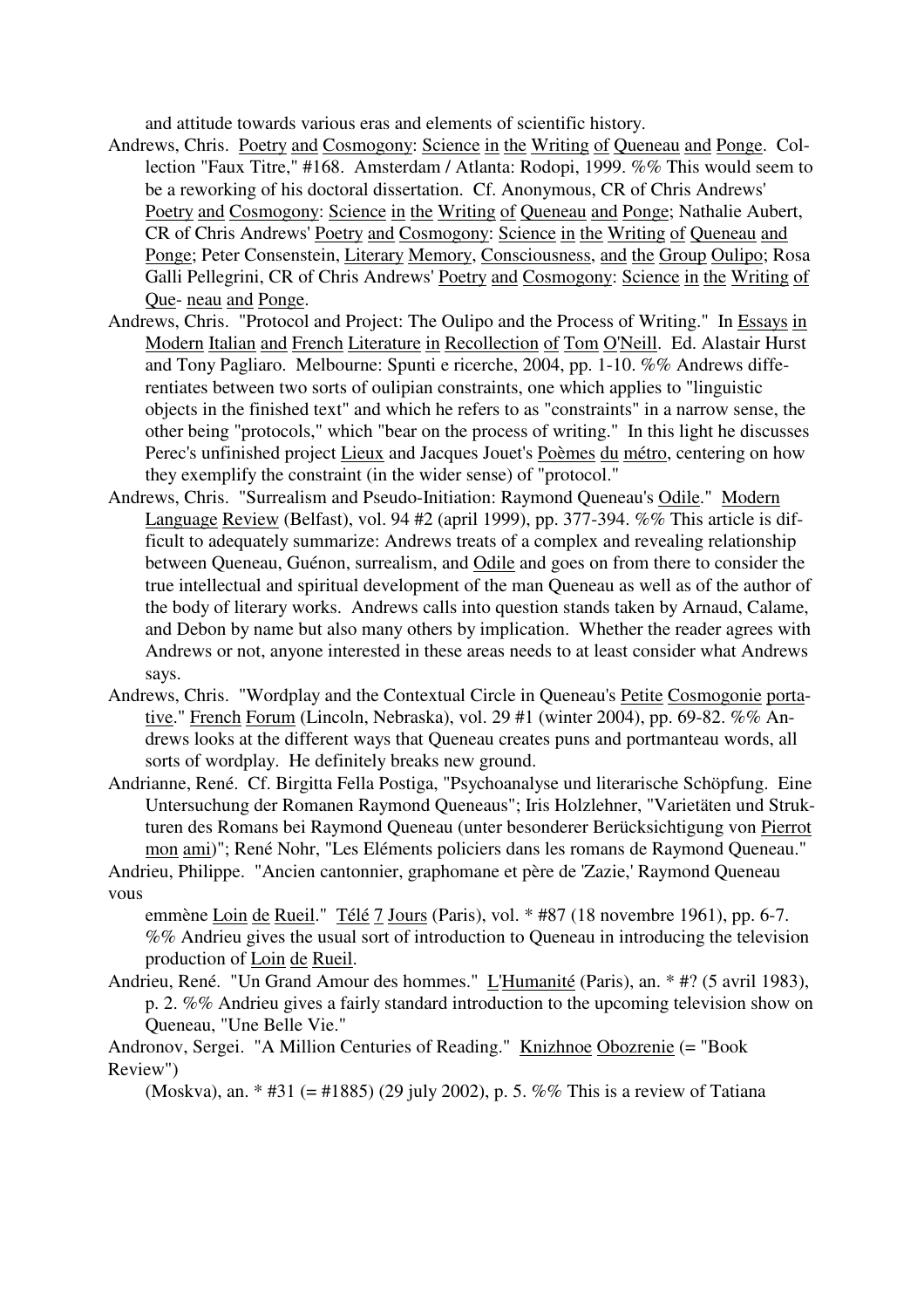Bonch-Osmolovskaia's translation of Cent Mille Milliards de poèmes into Russian, Sto Tisiach Milliardov Stihotvoreniy. [[\_\_\_\_\_\_\_\_, \_\_\_\_\_\_. "\_\_\_\_\_\_ \_\_\_\_\_ \_\_\_\_\_\_."

- Anex, Georges. "A l'image de l'homme." <u>Journal de Genève</u> (Genève), vol. \* #293 (14-15) décembre 1968), p. 16. %% Anex reviews Le Vol d'Icare with rather more insight than might be expected in a newspaper.
- Anex, Georges. "Au siècle des siècles." Journal de Genève (Genève), an. \* #140 (13-20 juin 1965), p. vii. %% Anex reviews Les Fleurs bleues with somewhat more insight than most reviewers had.
- Angelelli, Elena. CR of Michel Bigot's "Zazie dans le métro" de Raymond Queneau. Studi francesi (Torino), an. 39 #116 (maggio-agosto 1995), pp. 407-408. %% Angelelli presents the contents and adds a few comments.
- d'Angeli, Dina. "Incongruité et lyrisme du Chiendent." Culture française (Bari, Italy), vol. 10 #3 (maggio-giugno 1963), pp. 139-142. %% D'Angeli speaks of levels in the text, of the contrast between the apparent and the real, and of other such topics without really saying much of anything specific.
- de Angelis, Marcello. "Quando Berio e Queneau si divertono con le sillabe." La Repubblica (Roma), an. 15 #224 (25 settembre 1990), p. 31. %% De Angelis describes an upcoming concert which will feature some of Queneau's poems set to music by Berio.
- Angenot, Marc. CR of André Blavier's Les Fous littéraires. Etudes littéraires (Québec), vol. 19 #2 (automne 1986), pp. 135-141. %% Angenot gives a most interesting analysis of the whole concept of "fou littéraire" in this review.
- Angles, M. Cf. Pascal Boulage, "Aspects de la poétique romanesque de Raymond Queneau."
- Anis, Jacques. "Le Livre: Territoire et frontières." In De la lettre au livre. Sémiotique des manuscrits littéraires. Ed. Louis Hay. Paris: Editions du Centre national de la recherche scientifique, 1989. %% Anis just gives a brief description of Cent Mille Milliards de poèmes on p. 190.
- Anissimov, Myriam. Romain Gary, Le Caméléon. Paris: Denoël, 2004. %% Anissimov describes the Académie Goncourt voting for the year that Gary won the prize for Les Racines du ciel (pp. 285-286), how Gary's Gros Calin (under the pen name of Emile Ajar) entered Gallimard and passed to the reading committee (516-519), and how Queneau was considered the possible author of La Vie devant soi (pp. 554-555).
- Anneville, Henri, and Robert Landry. "Louis Malle ne veut plus entendre parler de Raoul Lévy." Paris-journal (Paris), an. 17 #4548 (11 mars 1959), p. 1. %% The authors have a rather curious story concerning Raoul Lévy's choice of Louis Malle to direct the Zazie dans le métro film.
- Anneville, Henri, and Robert Landry. "Queneau au portillon." Paris-Journal (Paris), an. 17 #4509 (24-25 janvier 1959), p. 4. %% This is a brief announcement of the appearance of Zazie dans le métro.
- Anonymous. "A as in Arithmetic." In Mathematics, Art, Technology and Cinema. Ed. Michele Emmer and Mirella Manaresi. Berlin / New York: Springer, 2002, p. 171. %% This is so brief as to be pointless.
- Anonymous. "A Biarritz, qui se prépare pour le 'Bal du Marquis,' un commissaire de police et une sténo-dactylo ont gagné les louis d'or." France-soir (Paris), an. 12 #2820 (23 août 1953), p. 3. %% The author just alludes to Queneau's daily swim, after which he sup-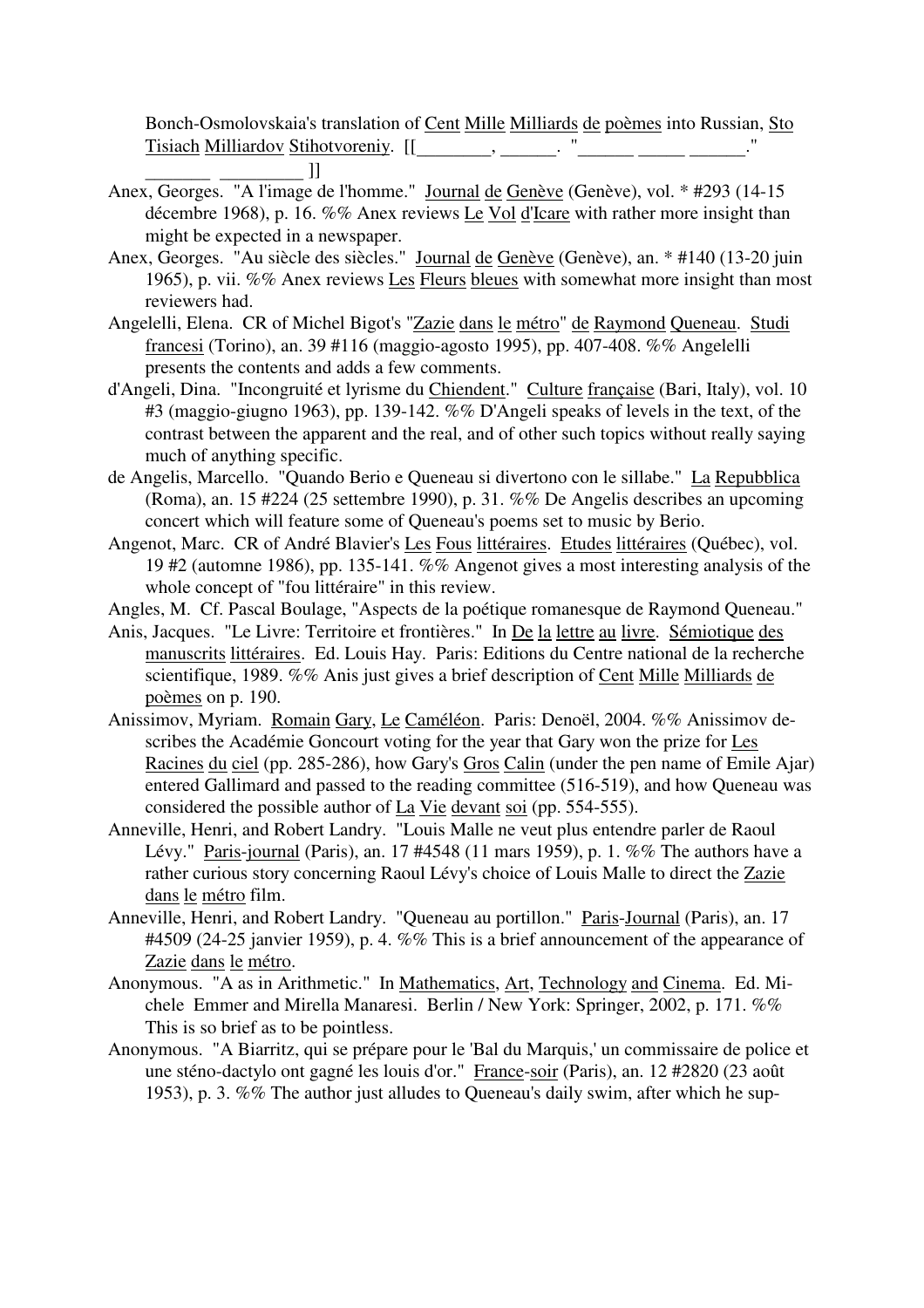posedly retires to write a novel on the tropical seas.

Anonymous. "A Bout portant." France observateur (Paris), an. 9 #412 (3 avril 1958), p. 15. %% The author has a few comments on this book of literary cartoons by Maurice Henry. Queneau, who is included in the work, is not mentioned.

Anonymous. "'A coeur vaillant, rien d'impossible': Raymond Queneau au pavillon des Encyclo-

pédistes." La Lettre de la Pléiade (Paris), vol. \* #5 (mai-juillet 2000), pp. 2-3. %% The author describes in origin and development of the L'Encyclopédie de la Pléiade with more detail and judgement than is usually the case. Cf. Michel Lécureur, Raymond Queneau, p. 445.

- Anonymous. "A faire rêver Zazie." Le Figaro (Paris), an. 133 #4673 (15 septembre 1959), p. 19. %% This is merely the announcement of new shoes designed to go with jeans. Cf. Anonymous, "Le Plan secret de l'opération 'Zazie'."
- Anonymous. "A l'Académie Goncourt." Cri de Paris (Paris), an. # (16 mars 1951), p. %% This short piece does not so much announce Queneau's election as decry the fact that this results in having four Gallimard people in the Academy.
- Anonymous. "A l'Assemblée générale du CNE, Louis Martin-Chauffeur remplace à la présidence Jean Cassou, président de l'UNI." Les Lettres françaises (Paris), an. 7 #155 (9 mai 1947), p. 5. %% This article describes a meeting of the CNE, the one at which Queneau withdrew his candidacy because of "ses occupations." Cf. Michel Lécureur, Raymond Queneau, p. 267.
- Anonymous. "A l'aube du doukipudonktan." Libération (Paris), an. \* #1026 (12 mai 1977), p. 15. %% This author especially likes the style and language of Un Rude Hiver.
- Anonymous. "A la Commission d'épuration du Comité national des écrivains." Les Lettres françaises (Paris), an. 4 #24 (7 octobre 1944), p. 1. %% This is a report on the aims and progress of the commission, of which Queneau formed a part.
- Anonymous. "A la Maison des arts. Talentueux et non-conformiste Raymond Queneau." Dépêche-Evreux (Evreux), an. 87 #5 (5 février 1983), p. 14. %% The author describes an exposition held in the municipal library in Le Havre, along with the films, conferences, etc. which accompanied it.
- Anonymous. "A Messieurs les juges du tribunal correctionel de Nancy." Combat (Paris), an. 10 #2119 (26 avril 1951), p. 4. %% Queneau is one of the signers of a petition defending four booksellers for offering Henry Miller's Tropic of Cancer and Tropic of Capricorn. Cf. Anonymous, "Pour quatre libraires de Nancy"; J. G., "Une Nouvelle Affaire Miller?"; Jean Guette, "Qui protégera l'écrivain?"; Edmond Humeau, "Justice pour Henry Miller"; Michel Lécureur, Raymond Queneau, p. 295; Maurice Nadeau, Grâces leur soient rendues and "Quatre Libraires de Nancy retournent devant les tribunaux."
- Anonymous. "A Paraître." France observateur (Paris), an. 7 #296 (12 janvier 1956), p. 12. %% This merely says "Le premier volume de L'Encyclopédie de la Pléiade, dirigée par Raymond Queneau, paraîtra au février. Présentement Raymond Queneau est au Mexique où il tourne avec Buñuel."
- Anonymous. "A Paris." Elle (Paris), vol. \* #719 (5 octobre 1959), p. 74. %% This is merely a picture of Queneau surrounded by starlets, including Dany Saval.

Anonymous. "A Paris et ailleurs." Les Nouvelles littéraires, artistiques et scientifiques (Paris),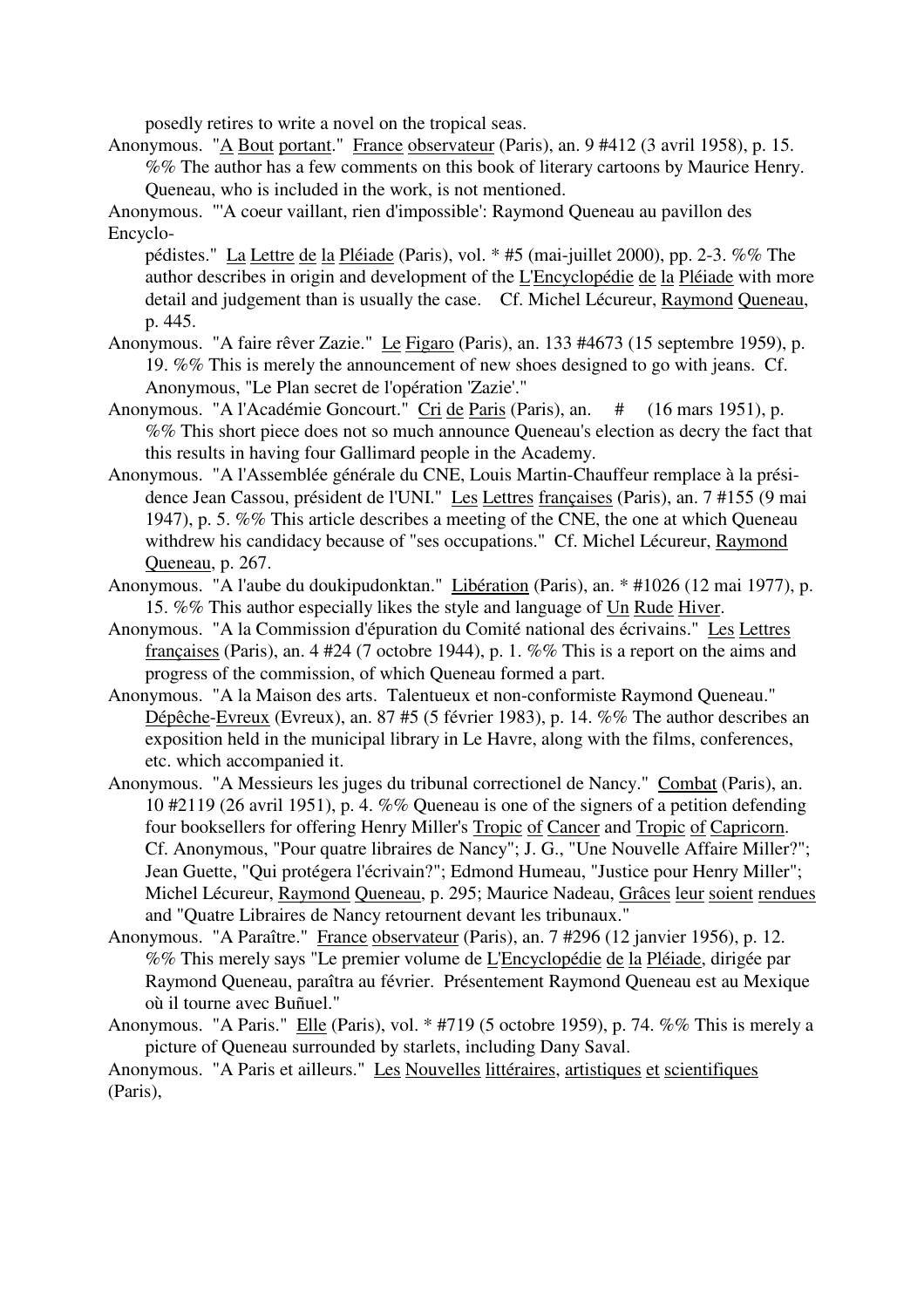an. 12 #583 (16 décembre 1933), p. 6. %% This says "Treize inconnus, réunis en secret au Café des Deux Magots, ont décerné à Raymond Queneau un prix pour son roman Le Chiendent. On sait qu'un bon nombre d'écrivains, d'artistes, de peintres aiment aujourd'hui à se réunir en face de Saint-Germain-des-Prés, et que, depuis.... "

- Anonymous. "A Paris et ailleurs: 'Attention'." Les Nouvelles littéraires (Paris), an. \* #930 (31 mai 1945), p. 4. %% This is a "bon mot" of Queneau: Trieste and Poland won't become "casse-têtes."
- Anonymous. "A Paris et ailleurs: 'Crime littéraire'." Les Nouvelles littéraires (Paris), an. \* #1180 (13 avril 1950), p. 4. %% Queneau explains why he did not write a third Sally Mara work.
- Anonymous. "A Paris et ailleurs: 'La Guerre coréenne'." Les Nouvelles littéraires (Paris), an. 30 #1229 (22 mars 1951), p. 9. %% This is a "bon mot" of Queneau: Korea was becoming a Chinese "casse-tête."
- Anonymous. "A Paris et ailleurs: 'Keno'." Les Nouvelles littéraires (Paris), an. 30 #1231 (5 avril 1951), p. 7. %% Queneau puns concerning "from a male to Pius" ("de mâle en Pie"). Cf. André Frédérique, "Elles et eux," 13 janvier 1951.
- Anonymous. "A Paris et ailleurs." Les Nouvelles littéraires (Paris), an. 30 #1260 (25 octobre 1951), p. 7. %% Under "Un Buste Léo Larguier" the author states that Queneau would have been the logical Goncourt delegate to the inauguration of this bust but that Roland Dorgèles would take care of it because "sans doute retenu par d'impérieux exercices de style, Raymond Queneau a déclaré forfait."
- Anonymous. "A Paris et ailleurs: 'Remerciement'." Les Nouvelles littéraires (Paris), an. \* #1282 (27 mars 1952), p. 7. %% This is a "bon mot" of Queneau: "his prayers on the Acropolis."
- Anonymous. "A propos de la demande des héritiers d'Alphonse Daudet." Le Figaro (Paris), an. 127 #2844 (31 octobre 1953), p. 4. %% This article concerns the publication of Daudet's journal, which apparently had been placed in the care of the Académie Goncourt.
- Anonymous. "A propos de Le Lendemain." Le Journal du 43 (Paris), vol. \* #1 (octobre 1986), p. 9. %% The author describes the scenario of a missing film done by Queneau and explains how Queneau came to create it.
- Anonymous. "A Propos du colloque Queneau." Agora (Limoges), vol. 1 #2 (mai-juin 1984), p. 6. %% This is just a vague retrospective on the colloque.
- Anonymous. "A Quand Jules contre Edmond?" Minute (Paris), vol. \* #470 (14 avril 1971), p. 25. %% The author discusses the situation in the Académie Goncourt.
- Anonymous. "A qui le dixième couvert de l'Académie Goncourt?" Libération (Paris), an. 7 #2024 (12 mars 1951), p. 2. %% Queneau is considered an outsider for the election.
- Anonymous. "A 'Temps mêlés' triomphe de Queneau." Le Travail (Verviers), an. # (18 janvier 1960), p. . %% This is a description of a Queneau conference with only a few presenters, not a full colloquium. Cf. André Blavier, "Temps mêlés rend hommage à Ray-mond Queneau."
- Anonymous. "A Travers les revues." Europe (Paris), an. 17 #194 (15 février 1939), pp. 274- 275. %% The author cites Queneau's "Les Horizons perdus" in reviewing the january issue of Volontés.
- Anonymous. "A Verviers: Troisième Colloque international Raymond Queneau." Le Courrier (Verviers), an. 82 #185 (11 août 1986), p. 3. %% This author, in presenting the sympo-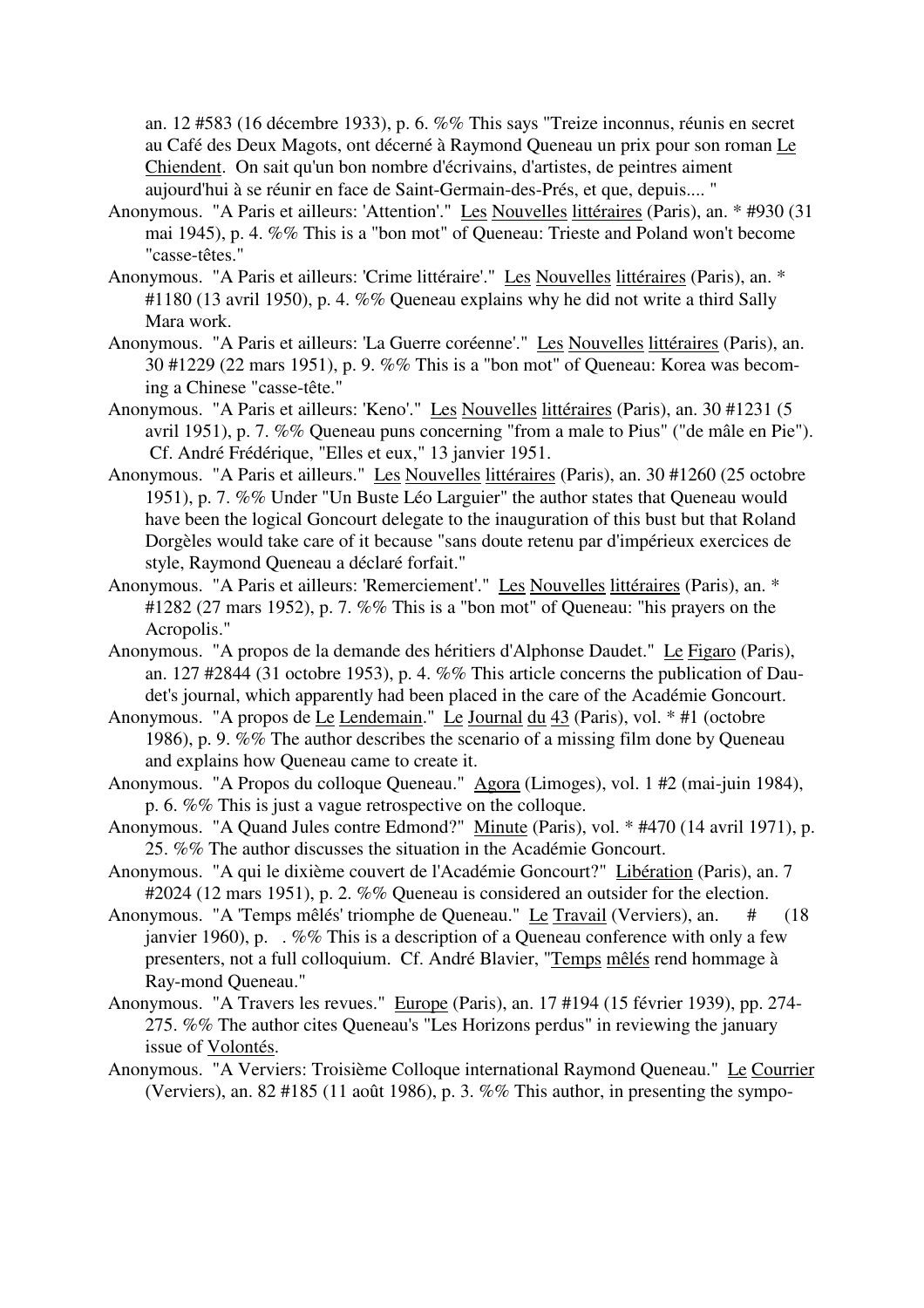sium which would take place on 25-27 août, outlines some of the events, underscores the commercial importance to the city of the 200 participants, and details the papers to be read and their authors.

- Anonymous. "A voté!" Les Nouvelles littéraires (Paris), an. \* #1330 (26 février 1953), p. 7. %% This is an anecdote about Queneau liking to vote.
- Anonymous. "L'Académie de l'avant-garde: La Rose rouge." Paris-match (Paris), vol. \* #190  $(1<sup>er</sup>$  novembre 1952), pp. 46-47. %% This includes of a group shot of the "regulars" (mostly the performers) at the Rose rouge posed in the actual cave, one of the rare photos of the space itself. There is also a series of head shots of others related to the establishment, among whom is Queneau.
- Anonymous. "L'Académie Goncourt a élu M. Raymond Queneau comme successeur de Léo Larguier." Le Monde (Paris), an. 8 #1907 (13 mars 1951), p. 12. %% The author uses four brief and sober paragraphs to give the details on Queneau and his election.
- Anonymous. "L'Académie Goncourt en 1955." Biblio (Paris), an. 23 #1 (janvier 1955), pp. 9- 13. %% This offers brief curricula vitae of the current Académie Goncourt members.
- Anonymous. "L'Académie Goncourt était l'hôte de la Belgique." Tageblatt (Luxembourg), an. 38? #295 (22 dezember 1951), p. 4. %% The author gives a popular but relatively detailed account of the Academy's visit to Brussels.
- Anonymous. "L'Académie Goncourt formule une exclusive contre M. Armand Salacrou." Le Monde (Paris), an. 28 #8130 (4 mars 1971), p. 36. %% This is basically the text of their statement of exclusion.
- Anonymous. "L'Académie Goncourt réunifiée..." Le Havre libre, an. \* #8980 (8 novembre 1973), p. 14. %% The author recounts the well-known split in the Académie Goncourt as the members attempt to repair the damage two years later.
- Anonymous. "Les Actes du colloque de Limoges dans Queneau aujourd'hui." Echo du Centre (Limoges), an. 42 #12531 (9 mars 1985), p. 16. %% The author announces the publication of the papers from the Limoges colloquium of the previous year.
- Anonymous. "L'Actualité Queneau." Les Nouvelles littéraires (Paris), an. 55 #2621 (2 février 1978), p. 6. %% The author announces that the thousandth work in the Folio collection will be Queneau's Les Fleurs bleues, that Queneau's complete works will appear in the Pléiade series, and that the CDRQ is being formally founded by Blavier.
- Anonymous. "Actualités." Paris-Normandie (Rouen), an. \* #3524 (3 février 1956), p. 9. %% The author gives a very brief word to Pour une bibliothèque idéale.
- Anonymous. Advertisement. New York Times (New York), vol. 100 #33875 (23 october 1950), p. 26. %% This concerns the appearance of Roland Petit's "Ballets de Paris" in New York. Cf. Anonymous, "Paris Ballet Delayed" and "Ballets de Paris Tonight."
- Anonymous. "L'Affaire de la cinémathèque." Le Monde (Paris), an. 25 #7182 (15 février 1968), p. 15. %% The author describes some decisions taken by the French government in regard to Henri Langlois and his legendary institution. Queneau signed a letter of protest. Cf. Michel Capdenac, "L'Insurrection du cinéma."
- Anonymous. "L'Affaire McGee soulève en France une vague d'indignation." Droit et liberté (Paris), an. 3 #72 (20 avril 1951), p. 1. %% Queneau is mentioned as one of the signers of a letter of protest in the Willie McGee case. The man in question was Willie McGee, a Mississippi African-American convicted of raping a white woman, and it was a matter of his case being reviewed by the Federal Supreme Court and/or his receiving clemency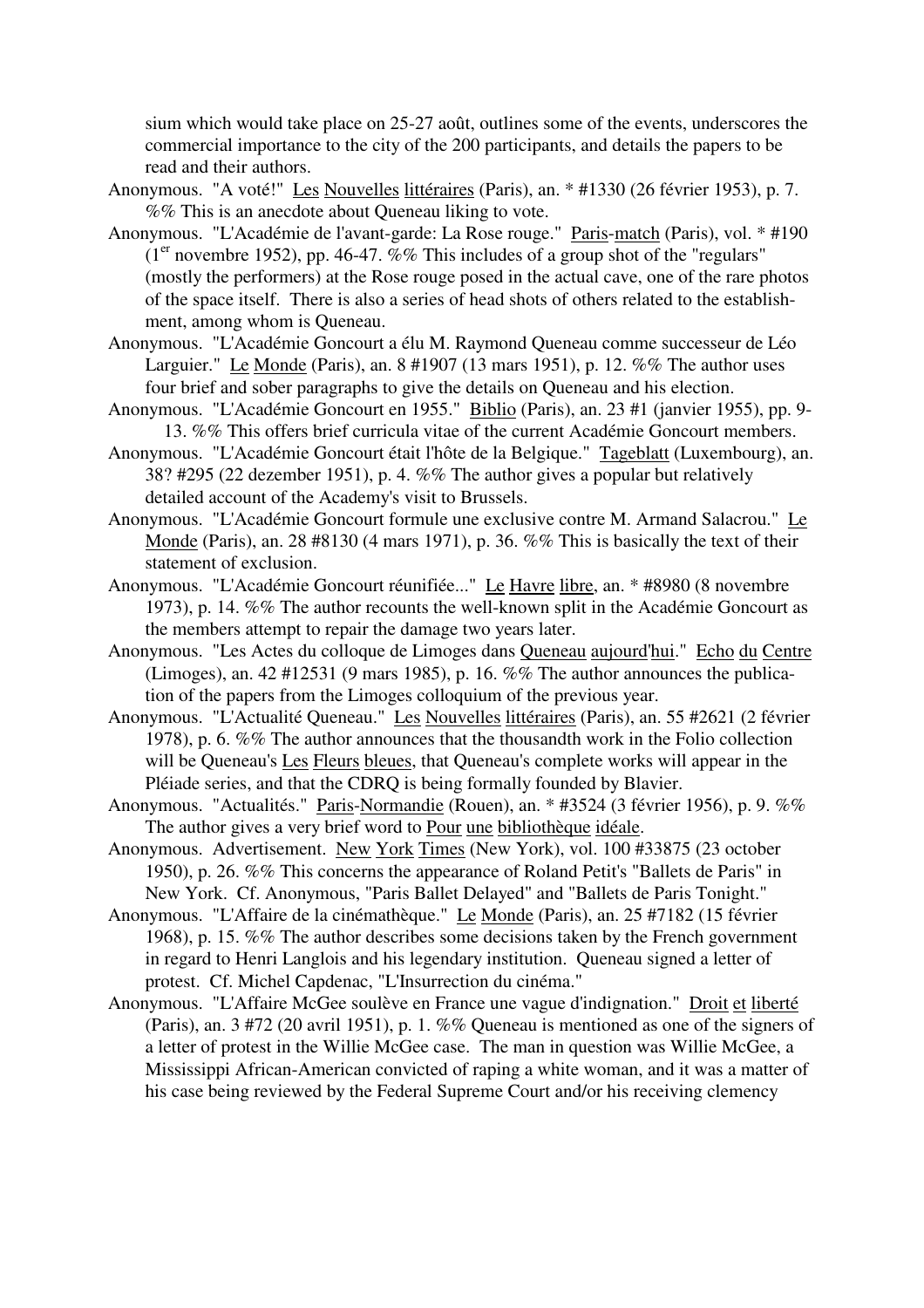from the governor. He was executed on 8 may 1951. Cf. Anonymous, "Raymond Queneau, Jean Rostand, David Rousset, Gabriel Marcel s'associent à notre appel pour Mac Gee"; Michel Lécureur, Raymond Queneau, pp. 296-297.

- Anonymous. "Agenda." Livres-hebdo (Paris), vol. \* #15 (13 avril 1990), p. 80. %% This announces a Queneau exhibition in Frankfurt but gives the dates as 2 may to 5 june.
- Anonymous. "Agnès Capri a une recette pour tuer les femmes." Paris-match (Paris), vol. \* #32 (29 octobre 1949), p. 37. %% The author makes reference to Capri's hypothetical staging of Queneau's "A la limite de la forêt," including an explanation of how Capri would make the dog seem to talk.
- Anonymous. "Ah! Vous êtes martien..." Le Populaire (Paris), an. 30 #8383 (6 mars 1951), p. 4. %% Queneau states clearly that he will not be the director of the new Gallimard science fiction series and that that role will fall to Stephen Spriel. Cf. Anonymous, "Taches d'en-cre"; Claude Elsen, "Les Chroniqueurs de l'impossible."
- Anonymous. "Airs et chansons du mois littéraire." La Gazette des lettres (Paris), an. 8 #21 (15 juin 1952), pp. 79-82. %% This note (p. 82) describes some of the incidents involved in presenting Roger Vailland's "Le Colonel Foster plaidera coupable." Cf. Anonymous, "La Présence d'un barrage de police devant un théâtre est un spectacle sombre, parfaitement inquiétant."
- Anonymous. "Un Album Queneau." La Quinzaine littéraire (Paris), vol. \* #428 (16 novembre
	- 1984), p. 4. %% This is a brief review of Jean Queval's Album Queneau.
- Anonymous. "Alexandre Kojève, KGB Spy." New Criterion (New York), vol. 18 #3 (november 1999), pp. 2-3. %% This is an interesting article on Kojève's role as a Soviet agent in France. Cf. Keith Patchen, "Alexandre Kojève: Moscow's Mandarin Marxist Mole in France."
- Anonymous. "Alexandre Kojève: Le Diable a lu Hegel." Le Nouvel Adam (Paris), vol. \* #20 (mars 1968), p. 10. %% The author claims that Queneau was responsible for inducing Kojève to publish his Essai d'histoire raisonnée de la philosophie païenne.
- Anonymous. "L'Amer." Subsidia pataphysica #11 (8 gueules 98 EP [vulg. 2 février 1971]), p. 31. %% This article presents a 'pataphysical visit to Queneau's home in Le Havre, among other things.
- Anonymous. "Anagrammes." Télérama (Paris), vol. \* #2583 (14 juillet 1999), p. 23. %% The author proposes several more-or-less electronic games, including the "Anagrammes" found on the interactive CD created by Denize and Magné, Machines à écrire. The example used is Queneau's "Don Evané Marquy." Cf. Astrid Bouygues, "Un CD-ROM Queneau-Perec"; Natalie Levisalles, "La Voltige des mots"; Patrick Longuet, "Exercices de style"; Bernard Magné, "Machines à écrire, machine à lire"; François Mizio, "Littéraciels"; Gérard Pangon, "Machines à écrire, le CD"; Sylvaine Villeneuve, "L'Inventeur du CD-rimes."
- Anonymous. "Anály Patafyziky." Svetová literatura (Praha), vol. \* #1-4 (\* 1969). %% These almost don't touch Queneau at all. The specific locations are: #1, pp. 2-23; #2, pp. 211- 237; #3, pp. 188-210; #4, pp. 120-147. There is also supposed to be something in #5-6, but I couldn't find that volume.
- Anonymous. "Les Anciennes Prisons de Paris reçoivent les pensionnaires de la Comédie française." Tabou magazine (Paris), an. 1 #26 (8 décembre 1950), p. 14. %% This says sub-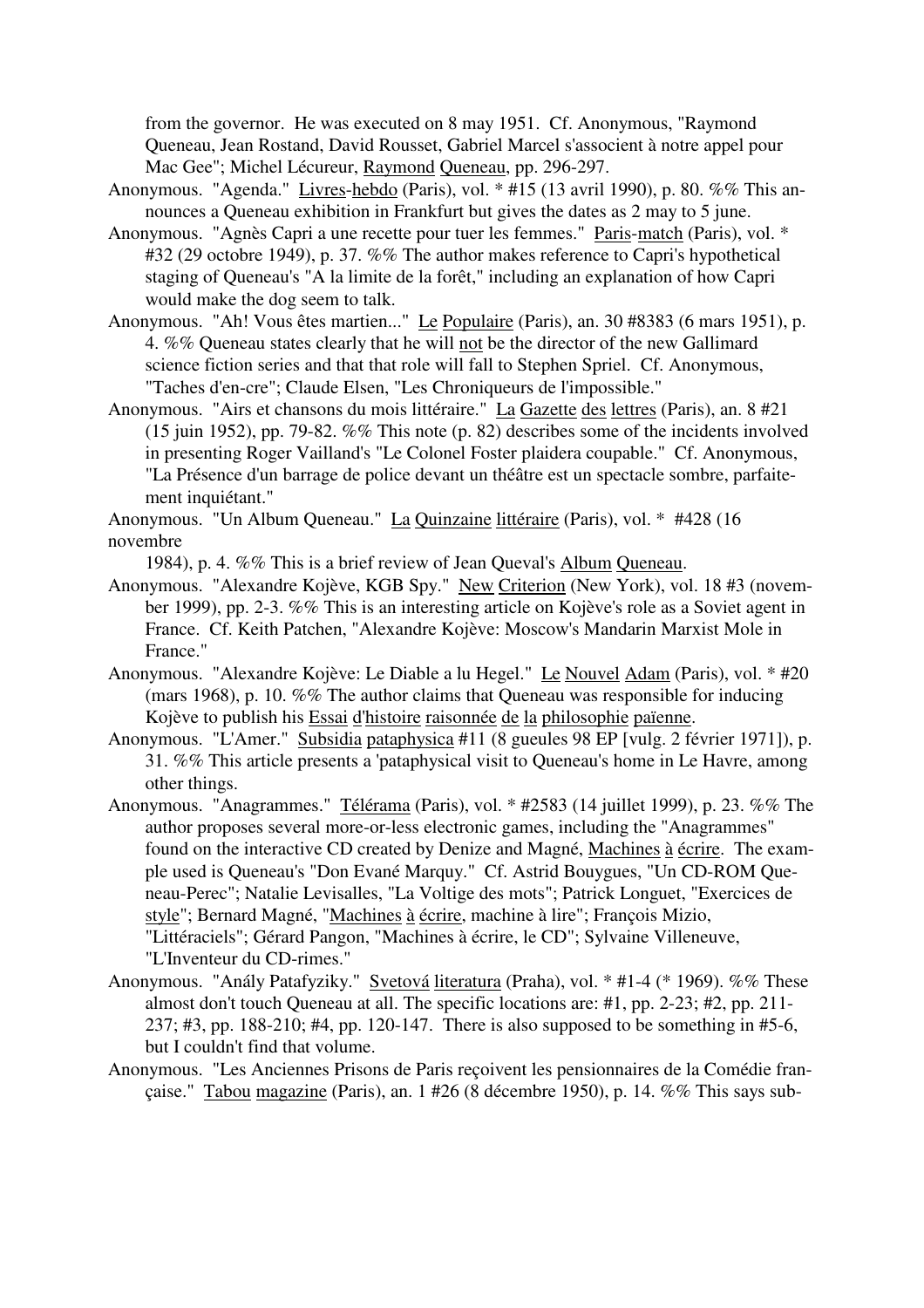stantially the same thing as Anonymous, "«La Croqueuse de harengs» cache 7.000 bouteilles."

- Anonymous. "André Gide, Prix Nobel." Paru (Paris / Monaco), vol. \* #38 (janvier 1948), pp. 116-118. %% Queneau comments on Gide's winning the Nobel Prize for literature.
- Anonymous. Annonce de la sortie de Les Fleurs bleues. Arts & loisirs (Paris), vol. \* #1007 (26 mai 1965), p. 4. %% This brief mention is prefaced by another, the mention of the fact that Queneau had just received the "Prix Rencontre" for his 1936 novel Les Derniers Jours and some explanation of the reason for this.

Anonymous. Announcement of the sale of the film rights to Zazie dans le métro. Bulletin de la

NRF #137 (avril 1959), p. 6. %% This states that Raoul Lévy had acquired the rights and that the film would be directed by René Clément, with Queneau himself writing the dialogues. Louis Malle eventually directed it, of course, and the dialogue was handled by Malle and Jean-Paul Rappeneau. Cf. Yvan Audouard and André Parinaud, "Les Comptes fantastiques de M. Lévy"; Henry Chapier, "Zazie-rama."

Anonymous. "Un Anti-Goncourt pointe à l'horizon." Minute (Paris), vol. \* #474 (12 mai 1971), p. 22. %% The author looks beyond the Goncourt quarrel to possible (but rejected) ways of reconciliation and even the possible establishment of an alternate jury (without mentioning that there were all sorts of literary juries already).

Anonymous. "Astractions." Le Rire (Paris), vol. \* #105 (juin 1960), p. 25. %% This is a pastiche of "Si tu t'imagines" which shows what Queneau could achieve if he were to write advertising copy for margarine.

Anonymous. "At the Frontier." In Times Literary Supplement: Essays and Reviews from the Times Literary Supplement #6. London: Oxford University Press, 1968, pp. 40-46. %% This originally appeared as Anonymous, "The Writing Game."

Anonymous. "Au bon acceuil." Ce Matin (Paris), an. 10 #2058 (5 avril 1951), p. 1. %% At his

first Goncourt dinner, Queneau surprises the others by knowing not only the name of the first member of the group to die but even the year of that death.

Anonymous. "Au Cimetière des Batignolles." Le Figaro littéraire (Paris), an. 14 #702 (3 octobre 1959), p. 3. %% The author notes that Queneau was present at the burial of Benjamin Péret.

Anonymous. "Au Vitriol de plume." L'Epoque (Paris), an. 13 #2652 (30 mai 1950), p. 2. %% The author just mentions Queneau's "Muses et lézards" in a review of a theater production.

- Anonymous. "Author, Author." Times Literary Supplement (London), an. \* #5060 (24 march 2000), p. 34. %% In a literary quiz, readers are asked to identify the authors of three passages. One is from the beginning of chapter 6 of Zazie dans le métro ("T'entends vraiment rien? ... iadsssa, qu'il concédait.").
- Anonymous. "L'Autobus de Queneau repart." Le Figaro littéraire (Paris), an. 18 #918 (21 novembre 1963), p. 2. %% This does nothing more than announce and describe the Massin-Carelman edition of Exercices de style.
- Anonymous. "Auto-critique." Les Nouvelles littéraires (Paris), an. 29 #1178 (30 mars 1950), p. 6. %% The text runs thus: "On vient de décerner pour la deuxième fois le prix Claire-Belon, dont le premier lauréat avait été Michel Rousseau-Bellier. Cette année, c'est Ray-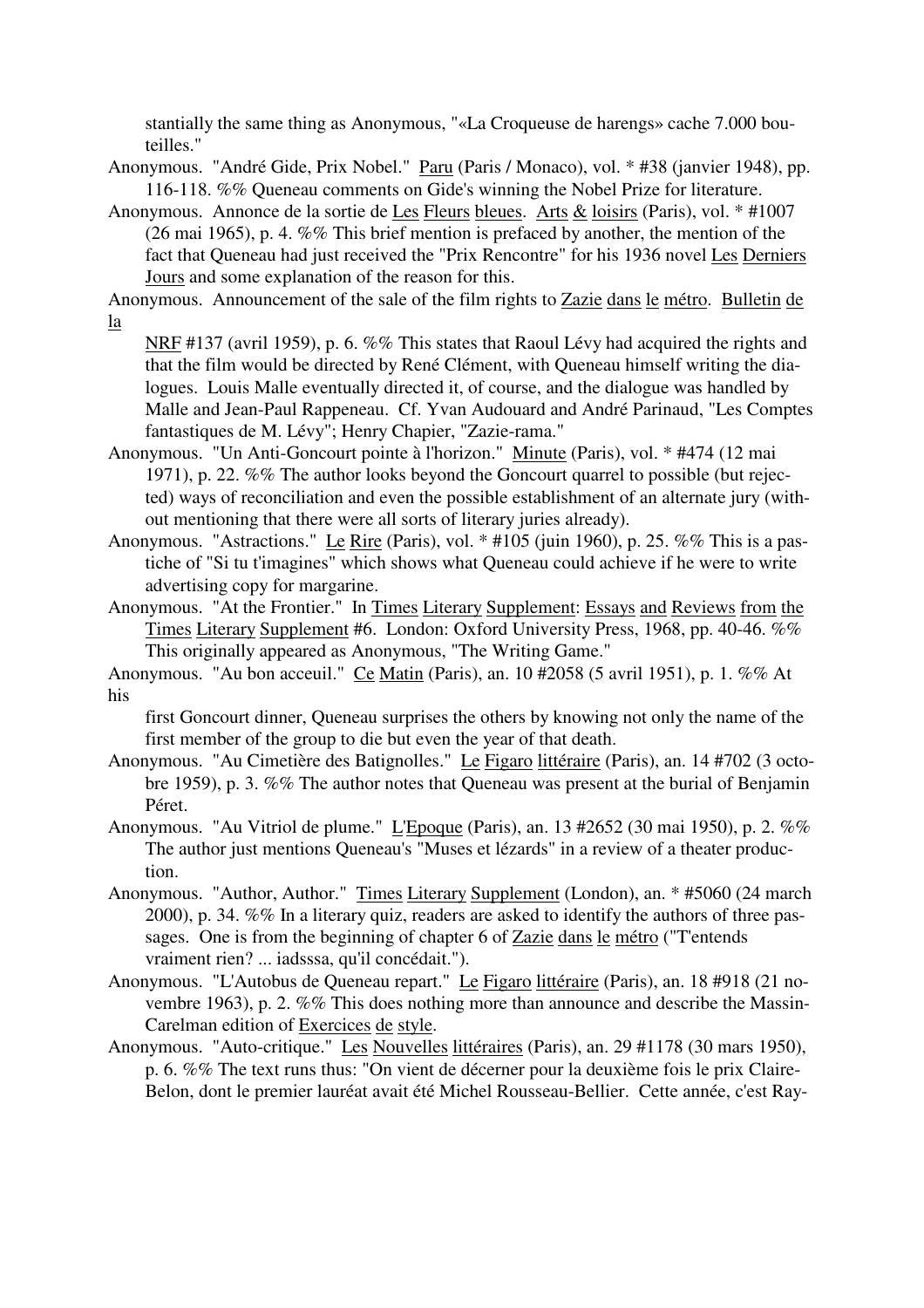mond Queneau qui a reçu la bourriche d'huîtres destinée à l'heureux élu. Hélas! sur le dessus du panier une huître bâillait... discrètement. 'M'aurait-elle lu?' demanda Queneau." Cf. the note at the end of subject entry for "Prizes."

- Anonymous. "Autre Son de cloche." Le Jour (Verviers), an. 68 #334 (30 novembre 1961), p. 4. %% This is a letter to the editor in response to a previous one; the author decries the various sorts of immorality that young Zazie displays and supposedly encourages. Cf. Anonymous, "Chefs-d'oeuvre interdits."
- Anonymous. "Aux 4 coins." La Gazette des lettres (Paris), an. 5 #96 (3 septembre 1949), p. 12. %% A new literary prize had just been established, "le prix international de littérature Saint-Vincent," and Queneau was chosen as one of the jury members. The CDRQ has a number of short notices on this subject in the 1949 "coupures" in the neighborhood of ##372-381.
- Anonymous. "Avec Raymond Queneau, mécanicien du langage, poésie, fantaisie et ironie s'assoient à la table des Goncourt." La Wallonie (Liège), an. 32 #68 (20 mars 1951), p. 7. %% This is just a general story on Queneau's election and his life and works.
- Anonymous. "Avec Zazie Paris invente un nouveau mythe; Gavroche en jupon." Paris-match (Paris), vol. \* #571 (19 mars 1960), p. 121. %% This is just a quick presentation of Catherine Demongeot.
- Anonymous. "Avis aux quenophiles." Le Monde (Paris), an. 36 #10835 (30 novembre 1979), p. 18. %% The author describes the CDRQ and the Temps mêlés magazine as well as the Amis de Valentin Brû group and its magazine.
- Anonymous. "Ballet de fourchettes au T.N.P. pour 'Loin de Rueil'." France-soir (Paris), an. \* #5382 (9 novembre 1961), p. 13. %% The author concentrates on the dancing that one will see in the theater presentation of Loin de Rueil.
- Anonymous. "Ballets de Paris Tonight." New York Times (New York), vol. 100 #33860 (8 october 1950), section 2, p. 6. %% This article announces the beginning of a four-week run at the National Theater and lists the pieces and performers. Cf. Anonymous, "Paris Ballet Delayed."
- Anonymous. "Les Bandes dessinées littérature ou art graphique?" Le Figaro (Paris), an. 140 #6725 (12 avril 1966), p. 14. %% Queneau is mentioned as being a member of a group named the "Cercle d'étude des littératures d'expression graphique."
- Anonymous. "Le 'Barrage' et le Goncourt." Le Monde (Paris), an. 52 #15895 (5 mars 1996), p. 24. %% The author states that Queneau tried very hard to have the Prix Goncourt awarded to Marguerite Duras in 1950 and that his "shadow" appears in her Les Petits Chevaux de Tarquinia (1953).
- Anonymous. "Bâtons, chiffres et lettres." Le Monde des livres (Paris), an. 25 #7398 (26 octobre 1968), p. v. %% This is merely a bio-bibliography.
- Anonymous. "La Battaglia di Cannes." Voce d'Italia (Paris), an. # (12 mai 1952), pp. . %% Queneau seems to have been the only author to vote for Orson Welles' Othello at the Cannes festival, and he explains himself.

Anonymous. Baudelaire: Les Fleurs du mal. Concordances, index et relevés statistiques établis

par le Centre d'étude du vocabulaire français de la Faculté de lettres de l'Université de Besançon. Université de Besançon, Centre d'étude du vocabulaire. Paris: Librairie Larousse, 1965. %% This is the basis for understanding Queneau's Courir les rues: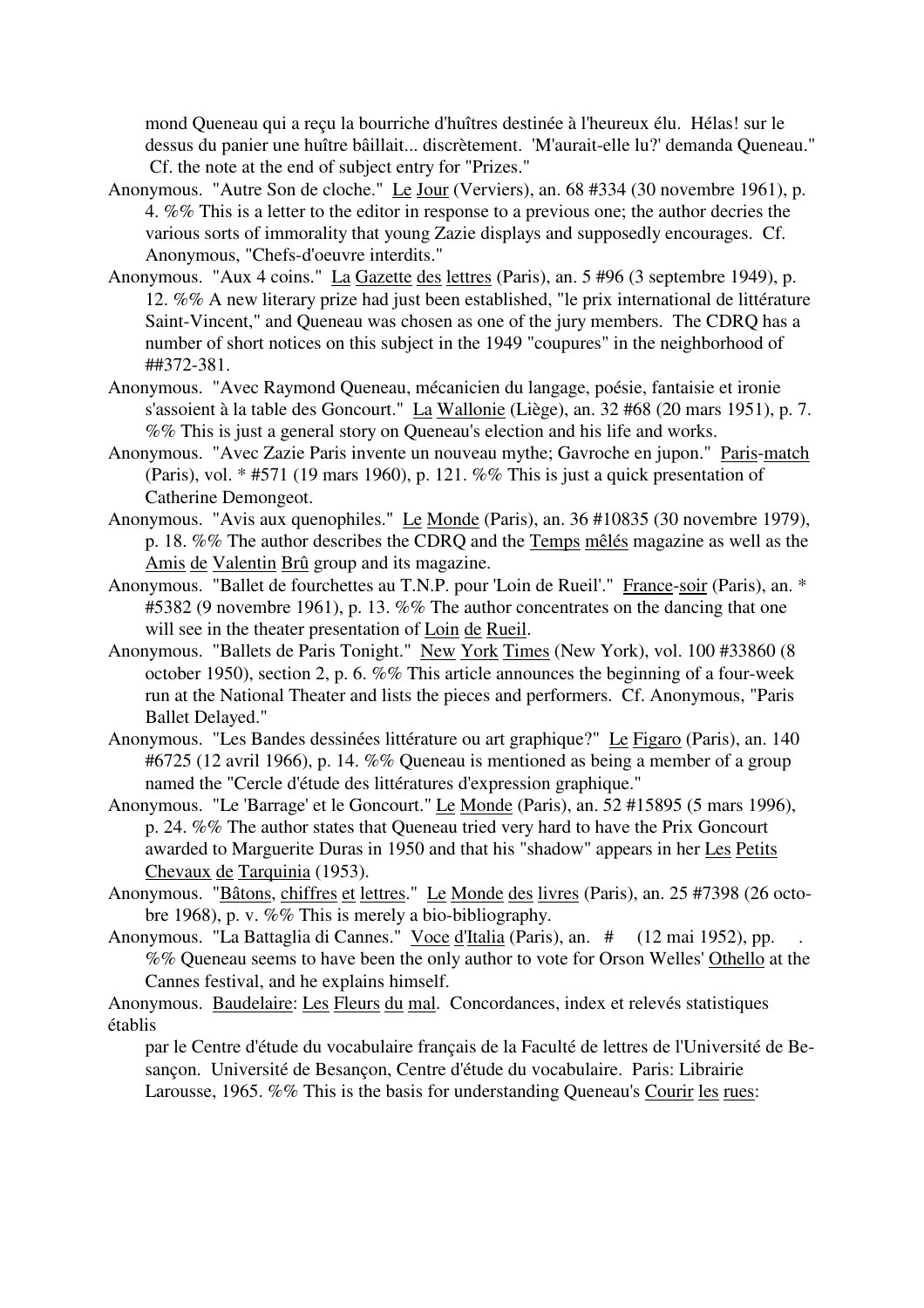"Concordances baudelairiennes."

- Anonymous. "Une Belle Unité." Aux Ecoutes (Paris), an. 30 #1272 (10 décembre 1948), p. 24. %% Garry Davis gave a talk in Paris, and Queneau (among others) comments on it: "Et Raymond Queneau affirmait très sérieusement, au cours de la (sic) même après-midi: --- Il y a trois époques du surréalisme: l'époque Fourier, l'époque Breton, et aujourd'hui, nous entrons dans l'époque Garry Davis." Cf. the entry under the name of Davis.
- Anonymous. "La Bibliothèque de Queneau leguée à la ville de Verviers." La Libre Belgique (Bruxelles/Liège), an. 94 #160 (9 juin 1977), p. 15. %% This article states that Queneau's personal library was donated to the city of Verviers but that part of it was temporarily being held back by the French government. It never did get out of France. Cf. Anonymous, "Un Centre de recherches sur Queneau à Verviers" and "L'Oeuvre littéraire de Raymond Queneau a pris place à la Bibliothèque centrale"; Michel Hubin, "Un Important Fonds Raymond Queneau à Verviers?"
- Anonymous. "La Bibliothèque idéale." Dimanche-matin (Paris), an. 4 #148 (12 février 1956), p. 9. %% This is just a brief and slightly humorous mention of Queneau's work.
- Anonymous. "La Bibliothèque Queneau à Verviers." Le Drapeau rouge (Bruxelles), an. 56 #133 (10 juin 1977), p. 2. %% The author mentions the arrival of some of the Queneau material in Verviers, the Queneau-Blavier relationship, the plans for an extended "centre de documentation," etc.
- Anonymous. "Le Billet du samedi: Zazie dans le métro." Le Fribourgeois (Fribourg, Suisse), an. 92 #55 (11 avril 1959), p. 1. %% The author analyzes Zazie dans le métro in such a manner that it is only in the last lines that the reader is sure that the author likes the novel.
- Anonymous. "Billets de faveur." Pourquoi pas? (Bruxelles), an. 72 #3339 (25 novembre 1982), p. 198. %% Queneau makes a joke about "LN."
- Anonymous. "Biographie très abrégée de Raymond Queneau." In Raymond Queneau. Cahier de l'Herne #29. Ed. Andrée Bergens. Paris: Editions de l'Herne, 1975, p. 12. %% How brief can you be? This article reappeared in the 1999 edition.
- Anonymous. "Bizarre..." Combat (Paris), an. \* #5816 (7 mars 1963), p. 9. %% The author announces the publication of the latest issue of Bizarre, in which Queneau's "Du verbe (sur quelques aspects relativement peu connus de la conjugaison en français, à l'indicatif pré-sent)" appeared.

Anonymous. Blurb. Gazette de Lausanne (Lausanne), an. 168 #129 (5-6 juin 1965), p. 13. %% This is just a short blurb about Louis-Albert Zbinden's article of the following week.

Anonymous. (Blurb on Dimanche de la vie as a film). France-soir (Paris), vol. \* #\* (11 janvier

1967), p. 2. %% This announcement of the film version centers more on Danielle Darrieux than on Queneau.

Anonymous. "Le Bois sacré. Une Zazie à la mode." Pourquoi pas? (Bruxelles), an. 49 #2102 (13 mars 1959), p. 87. %% This is just an average review of Zazie dans le métro.

Anonymous. "La Boîte aux lettres." Le Bouquiniste français (= Bulletin de la librairie ancienne

et moderne) (Paris), vol. 39 #6 (mars 1959), p. 29. %% Queneau offers a "reader's reply" on the subject of beards... Cf. R. T., Interméd<u>iaire des chercheurs et des curieux</u>.

Anonymous. "De Boomen en het Bosch." Nieuwe Rotterdamse Courant (Rotterdam), an.

# (10? maart 1940), p. %% CR of Un Rude hiver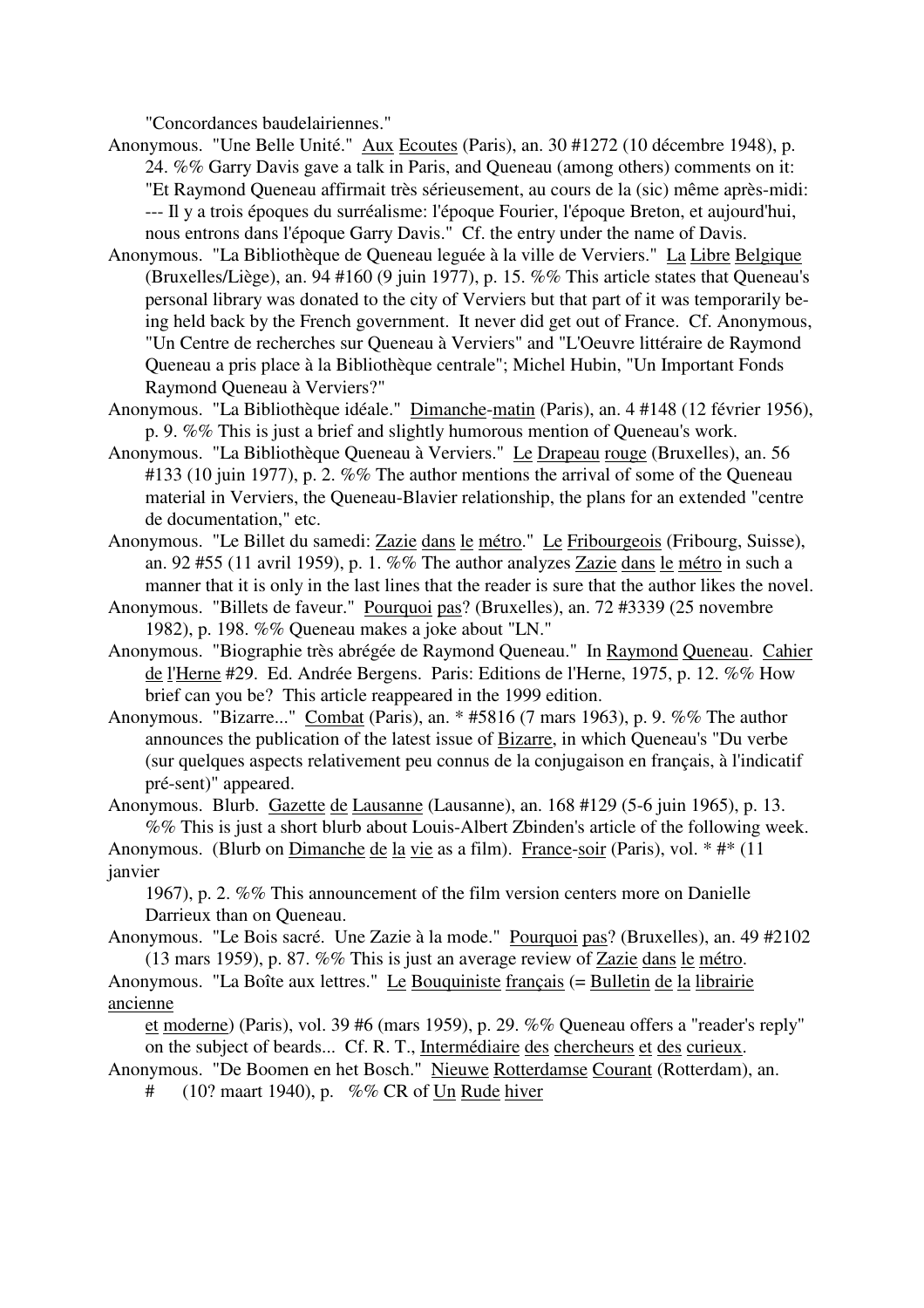- Anonymous. "Le Bois sacré. Une Zazie à la mode." Pourquoi pas? (Bruxelles), an. 49 #2102 (13 mars 1959), p. 87. %% This is just an average review of Zazie dans le métro.
- Anonymous. "Bonnes Chances!" Cinéma 65 (Paris), vol. \* #100 (novembre 1965), p. 11. %% The author comments on what he hopes to see in Jean Herman's film adaptation of Le Dimanche de la vie.
- Anonymous. "Les Bons Mots de Queneau." La Quinzaine littéraire (Paris), vol. \* #319 (16 février 1980), p. 4. %% The author merely presents issue 9 of Les Amis de Valentin Brû.
- Anonymous. "Bords." Science progrès (Paris), vol. \* #3346 (février 1964), pp. 78-79. %% This review is much better than what one usually finds.
- Anonymous. "Boris Vian dans le collège." Dossiers du Collège de 'pataphysique #12 (9 gidouille 87 EP [vulg. 23 juin 1960]), pp. 3-35. %% This selection of Vian's letters to the "responsables" of the Collège de 'pataphysique covers a number of years and a lot of ground. Vian refers to Queneau and speaks of him several times but without major significance.
- Anonymous. "Bourvil piston." La Bataille (Paris), an. 8 #265 (17 janvier 1950), p. 6. %% The

author mentions a lunch which Queneau and others attended in New York when he was there for the Petit ballet.

- Anonymous. "Les Branquignols vont chasser la mouche." V-Magazine (Paris), an. 8 #327 (7 janvier 1951), p. 5. %% Queneau has a comment about a strip-tease show.
- Anonymous. Bucoliques: Prière d'insérer. Bulletin de la NRF #2 (juillet 1947), pp. 1-2. %% The author more than implies that Queneau only pretends to dislike nature and the life of the country; he also praises the accuracy of Queneau's words, which he cites generously.
- Anonymous. "C'est la machine inventée par Raymond Queneau à faire des poèmes." Parispresse (Paris), an. \* #5144 (24 juin 1961), p. 3D. %% This is only a short and popular presentation of Cent Mille Milliards de poèmes.
- Anonymous. "C'est lundi seulement que Renée Jeanmaire sera 'La Croqueuse de diamants'." Libération (Paris), an. 6 #1877 (21 septembre 1950), p. 2. %% The author just states that "La Croqueuse de diamants" was postponing its opening for four days while repeating most of the generalities from a preceding note.
- Anonymous. "C'est tous les jours dimanche pour Herman-bidasse." Arts (Paris), vol. \* #5 (27 octobre 1965), pp. 40-41. %% This article considers the film version of Le Dimanche de la vie, looking not only at the plot but also at the writing of the dialogues, the choice of characters, etc.
- Anonymous. "Ça, c'est Zazie..." L'Express (Paris), vol. \* #455 (3 mars 1960), p. 39. %% This is a collection of publicity pictures of Catherine Demongeot, subtitled with lines from Zazie dans le métro.
- Anonymous. "Ça promet." Paris-jour (Paris), an. 18 #966 (26 octobre 1962), p. 3. %% This brief note simply states that Queneau was at a dinner sponsored by a computer company and was interested in creating an electronic literature with his Oulipo friends. Cf. Jacques Bens, Oulipo 1960-1963, p. 26.
- Anonymous. "Les 'Cacouacs' ne font pas de couacs." Libération (Paris), an. 6 #1774 (24 mai 1950), p. 2. %% The author names Queneau but says nothing particular about him in this review of an evening of theater at the "Théâtre de la Baraque St-Germain" that included his "Muses et lézards."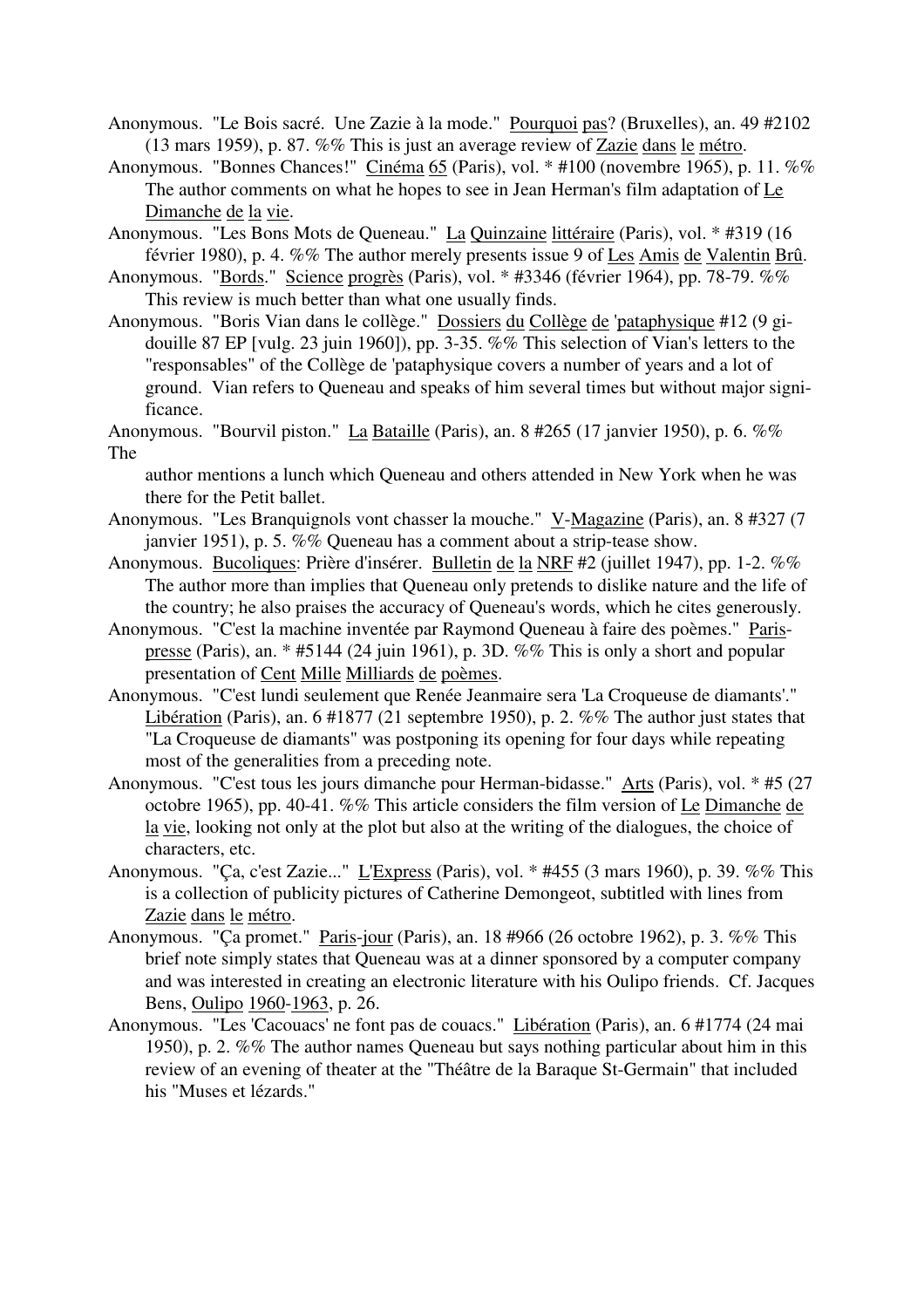- Anonymous. "Les 'Cacouacs' ont fait leur entrée à St-Germain-des-Prés." Paris-presse (Paris), an. 7 #1685 (19 mai 1950), p. 1. %% The author barely does more than mention the presentation of "Les Muses et lézards" at the "Théâtre de la Baraque St-Germain."
- Anonymous. "Un 'Cahier de l'Herne' sur Raymond Queneau." Le Monde (Paris), vol. 33 #9667 (20 février 1976), p. 15. %% Glad that the publishers of the Herne had chosen to dedicate one of their Cahiers to Queneau, the author lists the kinds of materials included in this volume and some of the pieces' authors.
- Anonymous. "Calembours à la sciure." Juvénal (Paris), an. 19 #156 (13 avril 1951), p. 9. %% Queneau tells of a "boulanger" who had his children "peints."
- Anonymous. "Calendrier." Les Nouvelles littéraires (Paris), an. \* #1748 (2 mars 1961), p. 9. %% This is a "bon mot" of Queneau: "we would all be happier if the year began in spring."
- Anonymous. "Le Carnet." La Nation française (Paris), vol. \* #176 (18 février 1959), p. 8. %% The author comments on Zazie dans le métro in referring to Dionys Mascolo's "Zazie ou la philosophie dans le métro" in a very negative manner.
- Anonymous. "Carnet du lecteur." Le Populaire (Paris), an. 17 #3991 (11 janvier 1934), p. 4. %% The author finds Le Chiendent irresistible.
- Anonymous. "Catherine Demongeot." Elle (Neuilly), vol. \* #780 (2 décembre 1960), pp. 66, 73, and 114. %% This young star of the Zazie dans le métro film appears simply as a model in various layouts, etc.
- Anonymous. "Cent livres, c'est peu et beaucoup." France observateur (Paris), an. 7 #302 (23 février 1956), pp. 12-13. %% The author gives five sentences to a description of Pour une bibliothèque idéale.
- Anonymous. "Le Centième Exercice." Gavroche (Paris), vol. \* #139 (22 mai 1947), p. 5. %% The author indicates that Les Exercices de style had appeared, citing Queneau as saying that "only pastiche is excluded."
- Anonymous. "Centons de province." Temps mêlés #150 + 11 (février 1981), pp. 39-40. %% This is a report on a "poem" which Queneau offered over the radio; it consisted of lines taken from various other poets. Cf. Michel Laclos, "Ohé! les centonniers!"; Antoine Mercoeur, "La Radio. Nice en direct"; Jean-Michel Pochet, "Eponge Queneau?"
- Anonymous. "Un Centre de recherches sur Queneau à Verviers." La Libre Belgique (Bruxelles/Liège), an. 94 #166 (15 juin 1977), p. 15. %% The author notes the intention of Jean-Marie Queneau to donate his father's library to the commune's library, discusses the friendship between Raymond Queneau and André Blavier, and refers to a special edition of Blavier's Temps mêlés devoted to Queneau. Cf. Anonymous. "La Bibliothèque de Queneau leguée à la ville de Verviers" and "L'Oeuvre littéraire de Raymond Queneau a pris place à la Bibliothèque centrale"; Michel Hubin, "Un Important Fonds Raymond Queneau à Verviers?"
- Anonymous. "Un Centre Queneau et un Fonds Blavier à Limoges!" Le Jour (Verviers), an. 94 #260 (8 novembre 1988), p. 3. %% The author confirms the rumor and cites Blavier at some length. His words seem rather confused and, as they are presented, seem to talk about a number of questions without much clarity.

Anonymous. "Un Centre Queneau-bis à Limoges?" Le Jour (Verviers), an. 94 #258 (5 novem-

bre 1988), p. 3. %% The author cites a rumor concerning the possibility of opening ano-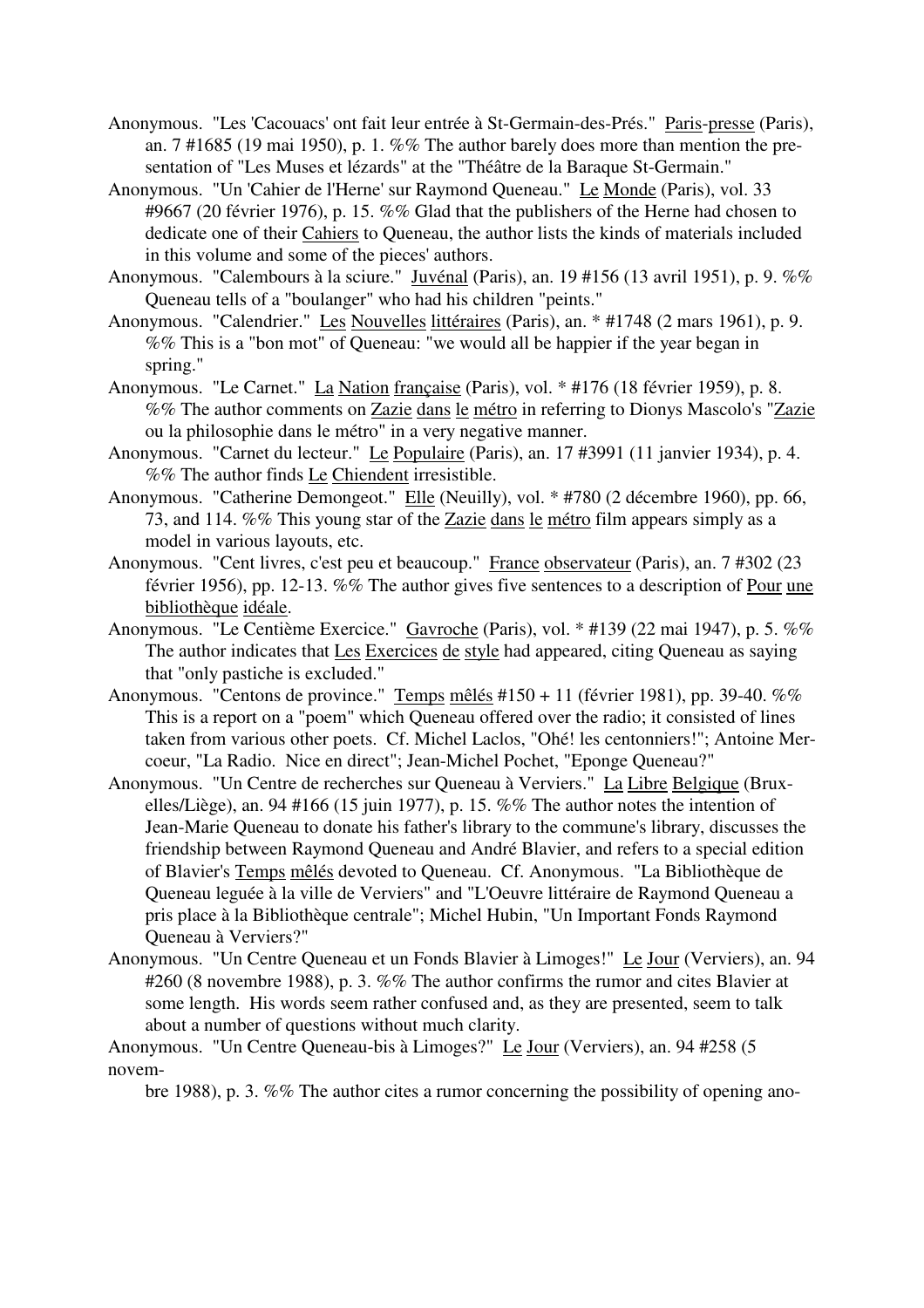ther Queneau center.

.

Anonymous. "Cerebral Wit." Times Literary Supplement (London), an. 56 #2815 (10 february

1956), p. 86. %% This is on the Gaberbocchus edition of Queneau's "The Trojan Horse" and "At the Edge of the Forest" ("Le Cheval troyen" and "A la limite de la forêt"). Cf. Anonymous, CR of "The Trojan Horse" and "At the Edge of the Forest"; Anonymous, "Fantastic Tales."

- Anonymous. "La Chasse à l'obscenité." Paru (Paris / Monaco), an. 9 #61 (juin 1950), pp. 119- 120. %% The author mentions Queneau among those who fought for freedom of expression at a trial of "obscene" books and as giving witness in the obscenity trial of Isidore Isou. There is also some mention of Vian's trial. Cf. André Billy, "Les Propos du samedi."
- Anonymous. "Chefs-d'oeuvre inédits." Le Jour (Verviers), an. 68 #331 (27 novembre 1961), p. 4. %% This is a letter to the editor about the Zazie dans le métro film; the author thinks that Zazie dans le métro is a classic film and is scandalized (at length) that children young-er than 16 are not allowed to see it. Cf. also Anonymous, "Autre Son de cloche."
- Anonymous. "Chez Agnès Capri une jeune compagnie répète une pièce inconnue de Pirandello." L'Epoque (Paris), an. 11 #1673 (7 avril 1947), p. 2. %% The author describes "En passant" before it is actually produced.
- Anonymous. "Chez les écrivains." Le Figaro littéraire (Paris), an. 7 #308 (15 mars 1952), p. 9. %% The text simply states: "Raymond Queneau delaissera du 5 au 23 avril la rue de l'université pour s'employer à bord de l'Iona qui l'emmenera jusqu'aux îles grecques et en Pirée. A chaque escale, l'auteur de Pierrot mon ami fera des conférences aux passagers de l'Iona."
- Anonymous. "Chez les écrivains." Le Figaro littéraire (Paris), an. 11 #510 (28 janvier 1956), p. 9. %% There is just a mention that Queneau has returned from Mexico and is preparing for the presentation of the first volume of L'Encyclopédie de la Pléiade.
- Anonymous. "Chez les écrivains." Le Figaro littéraire (Paris), an. 14 #665 (17 janvier 1959), p. 2. %% This is a short announcement of the imminent appearance of Zazie dans le métro.
- Anonymous. "Chez les écrivains." Le Figaro littéraire (Paris), an. 14 #695 (15 août 1959), p. 9. %% The text reads "Raymond Queneau a quitté la maison qu'il venait d'acheter à St-Tropez pour venir écrire à Paris l'adaptation de dialogues du prochain film de Mocky, Un Couple."
- Anonymous. "Chez les écrivains." Le Figaro littéraire (Paris), an. 14 #708 (14 novembre 1959), p. 13. %% Queneau had a dinner to celebrate winning the "humour noir" prize for Zazie dans le métro.
- Anonymous. "Chômeur bien secouru." La Presse (Paris), an. 6 #265 (10 décembre 1950), p. 3. %% The winner of the Goncourt prize for the year was receiving unemployment benefits when he won the prize, and a reporter astonishes Queneau by telling him just how good those benefits are...

Anonymous. "Chronique des livres." Echo du Touraine (Tours), an. # (25 juillet 1959), p.

%% This is a very enthusiastic review of Zazie dans le métro. Anonymous. "Chronique des livres." Opinions (Nice), an. # (9 mai 1959), p. . %% This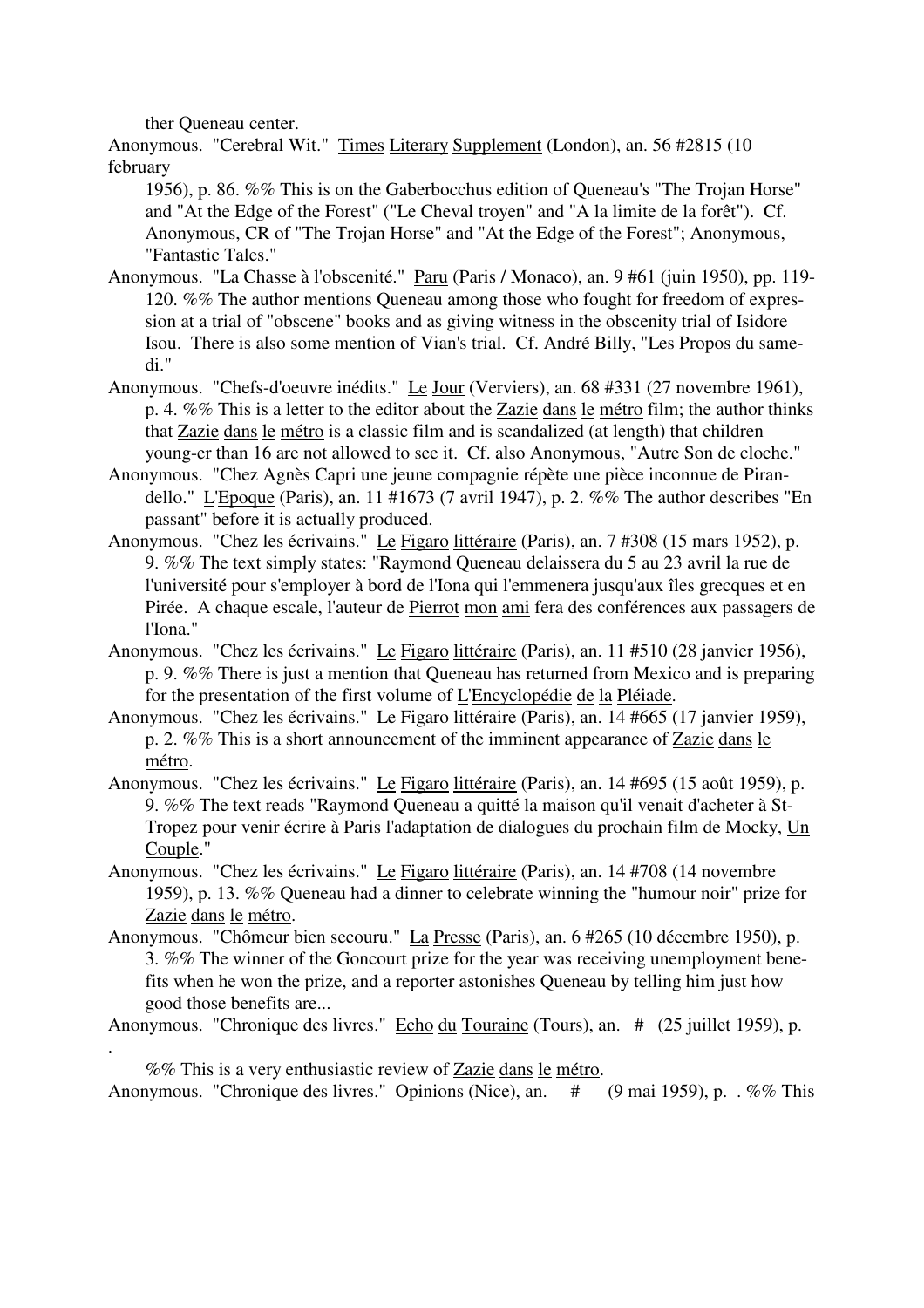review of Zazie dans le métro is enthusiastic and somewhat better than most.

- Anonymous. "Un Cinéaste stoïcien: Interview avec Alain Resnais." Esprit (Paris), vol. 28 #285 (juin 1960), pp. 934-945. %% This has merely a brief comment on "Le Chant du styrène" on p. 937.
- Anonymous. "Cinéma." Arts (Paris), vol. \* #988 (13 janvier 1965), p. 8. %% The author gives a little background for Jean Herman in saying that he will direct the film version of Le Dimanche de la vie.
- Anonymous. "Les Cinq Doigts de la main." Les Lettres françaises (Paris), an. 8 #234 (18 novembre 1948), p. 2. %% The author gives a very positive review of L'Instant fatal.
- Anonymous. "Citoyens du monde." Paru (Paris / Monaco), an. 7 #49 (décembre 1948), p. 112. %% The author mentions Queneau and other notables who surrounded Garry Davis at his press conference on 22 octobre 1948. Cf. the entry under Davis's name.
- Anonymous. "Claude Rameil." Le Monde (Paris), an. 62 #1944 (13 août 2006), p. 20. %% This obituary reflects the life of this humble, sweet, and generous man well in noting primarily what he did for other people.
- Anonymous. "'Clin d'oeil' avec Queneau et Tardieu." Paris-Normandie (Rouen), an. \* #12212 (10 mai 1984), p. 6. %% This article announces a presentation of some of Les Exercices de style along with some Tardieu selections.
- Anonymous. "Cocktail existentialiste." France et monde (Paris), an. \* #6 (23 mars 1946), pp. 19-20. %% Queneau is at a cocktail party, has had a few drinks, and is talking to a young woman.
- Anonymous. "La Colère de Michel Deguy." Quinzaine littéraire (Paris), vol. \* #505 (15 mars 1988), p. 4. %% The author resumes and reviews Deguy's Le Comité, the story of his work at Gallimard and why he left them.
- Anonymous. "Les Collaborateurs de La Critique sociale." In Boris Souvarine et "La Critique sociale." Ed. Anne Roche. Pref. Maurice Nadeau. Paris: La Découverte, 1990, pp. 239- 250. %% This names the collaborators and summarizes their work well.
- Anonymous. "La Collection Raymond Queneau est arrivée, par camion, à la bibliothèque com-

munale." Le Courrier (Verviers), an. 73 #133 (9 juin 1977), p. 4. %% The author expands on the title, but not much...

- Anonymous. "The 'Collège de 'Pataphysique' and the Oulipo." In Oulipo: A Primer of Potential Literature. Ed. and trans. Warren F. Motte. Lincoln: University of Nebraska Press, 1986, pp. 48-50. %% This is a 'pataphysical description of the Oulipo apparently written by its members. It originally appeared in Dossiers du Collège de 'pataphysique #17 (22 sable 89 EP [vulg. 22 décembre 1961]).
- Anonymous. "Colloque international 'Raymond Queneau et les spectacles'." Luxemburger Wort (Luxembourg), an. 153 #229 (3 oktober 2000), p. 6. %% The author describes the imminent symposium to be held in Mersch and Paul Souffrin's exposition, "Queneau à l'affiche."
- Anonymous. "Colloque Queneau? Que si!" Républicain lorrain (Metz), an. 77 #248 (18 octobre 1996), "Journal de Thionville," p. 4. %% The author announces the Thionville symposium of october 1997.

Anonymous. "Colloque Raymond Queneau." Femmes d'aujourd'hui (Bruxelles), an. \* #34 (21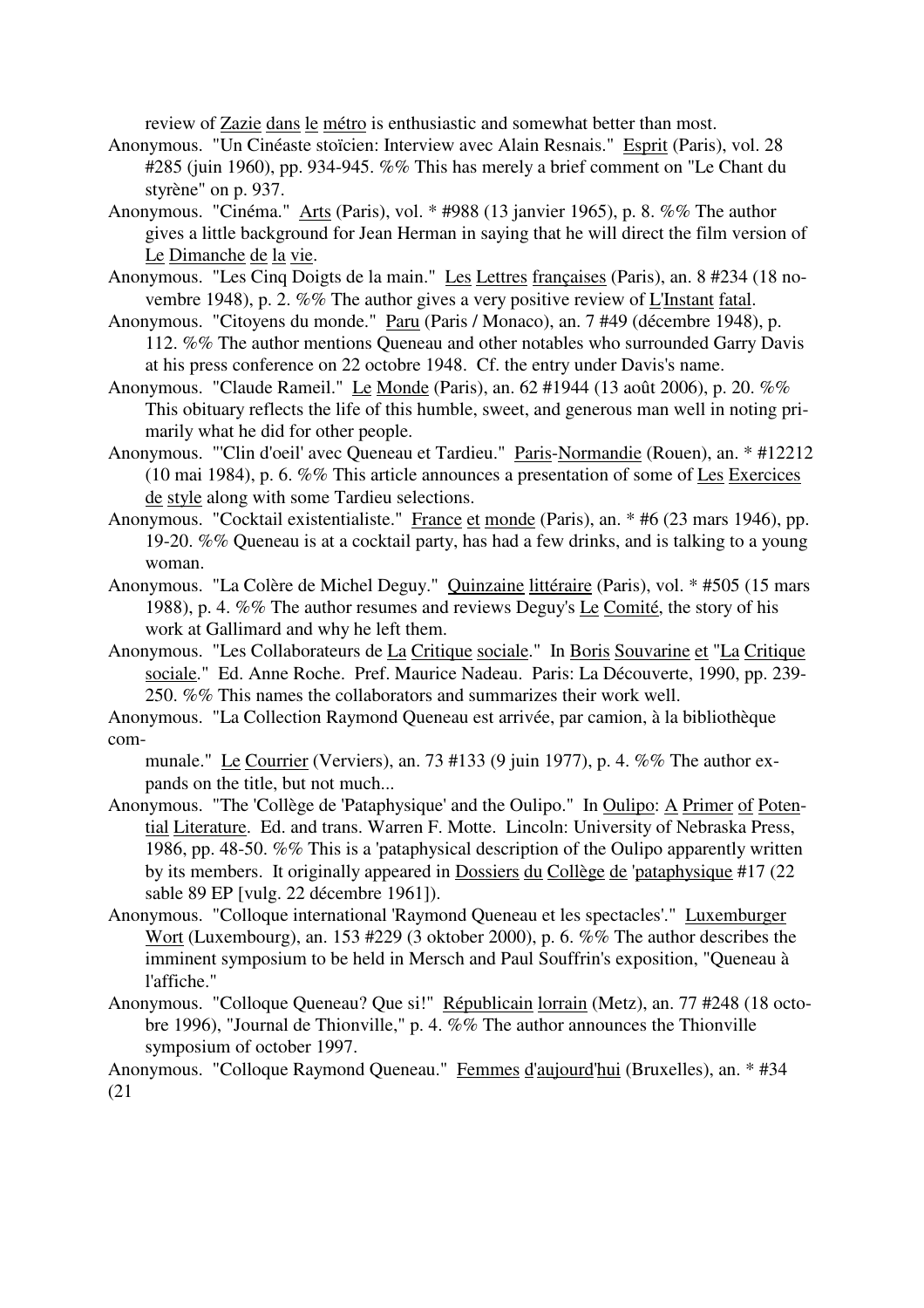août 1984), p. 5. %% The author simply announces and describes the coming colloquium in Verviers.

- Anonymous. "Colloque: Raymond Queneau lecteur." La Montagne (Limoges), an. \* #\* (18 décembre 1991), p. 6. %% The author describes the "Raymond Queneau lecteur" colloquium in Limoges.
- Anonymous. "Colloque sur R. Queneau. Ce que livrent ses livres..." Echo du Centre (Limoges), an. 49 #14583 (19 décembre 1991), p. 2. %% The authors gives some details about the contents of the "Raymond Queneau, lecteur" conference that had taken place in Limoges on the two previous days. The article includes a photo of Florence Géhéniau and Georges-Emmanuel Clancier.
- Anonymous. "Colloques." Magazine littéraire (Paris), vol. \* #248 (décembre 1987), p. 4. %% This very short note is hidden among a list of "colloques" and announces the second colloquium in Limoges for the 16th and 17th of december.

Anonymous. "Le Comité national des écrivains a décidé de son avenir." Les Lettres françaises

(Paris), an. 6 #95 (15 février 1946), p. 2. %% The CNE held a meeting to restructure itself, and Queneau was chosen as one of the 17 members of the new executive committee.

- Anonymous. "Comme il vous plaira Raymond Queneau." Le Figaro (Paris), an. 139 #6558 (29 septembre 1965), p. 27. %% The author gives the list of items which Queneau chose to be aired during a special radio program on France-Culture in the "Comme il vous plaira" series. Cf. Claude Debon, "Raymond Queneau et la chanson"; Jean-Pierre Longre, Raymond Queneau en scènes, p. 98.
- Anonymous. "Comme il vous plaira: Raymond Queneau." La Semaine Radio (), an. # (2 octobre 1965), p. . %% This is an entry in a radio guide and gives a rather complete listing of the people involved in the show.
- Anonymous. "Comme il vous plaira, Raymond Queneau." Cahiers littéraires de l'ORTF (Paris), vol. \* #\* (3 octobre 1965). %% Queneau chose the texts and music for the ten hours allotted to him, and the only texts of his own that he seems to have included would be in the songs. The "Cahier" includes Roger Pillaudin's interview, "Gros Plan sur Raymond Queneau," but this doesn't seem to have been broadcast as part of the program. Cf. Claude Rameil, La TSF de Raymond Queneau, pp. 144-157.
- Anonymous. "Comment ils ont voté." Aux Ecoutes (Paris), an. 33 #1391 (23 mars 1951), p. 24. %% This is simply a listing of the votes which finally lead Queneau to his seat among the Goncourts.
- Anonymous. "Un Concours." Amis de Valentin Brû #16-17 (septembre 1981), p. 53. %% Queneau asked a question, as part of a literary contest, concerning the author-character relation; the author of this article also provides the winning answer, by a certain M. Chaton, and Queneau's comment on that answer. This is a reprint from Amis de Valentin Brû #5 (8 septembre 1978). Cf. Bernard Pivot, "Quand le nouveau roman demande qu'on l'éclaire sur ses obscurités."
- Anonymous. "Concours de la nouvelle." Le Jazz Hot (Paris), an. 14 #27 (novembre 1948), p. 22. %% The author thanks Queneau for heading a jury for this magazine.
- Anonymous. "Conduit par le père de Zazie et par le père des Drageurs voici Un Couple sur le chemin de l'infidelité." Cinémonde (Paris), an. 28 #1373 (29 novembre 1960), pp. 14-15. %% The author doesn't really do much more than mention Queneau's participation in "Un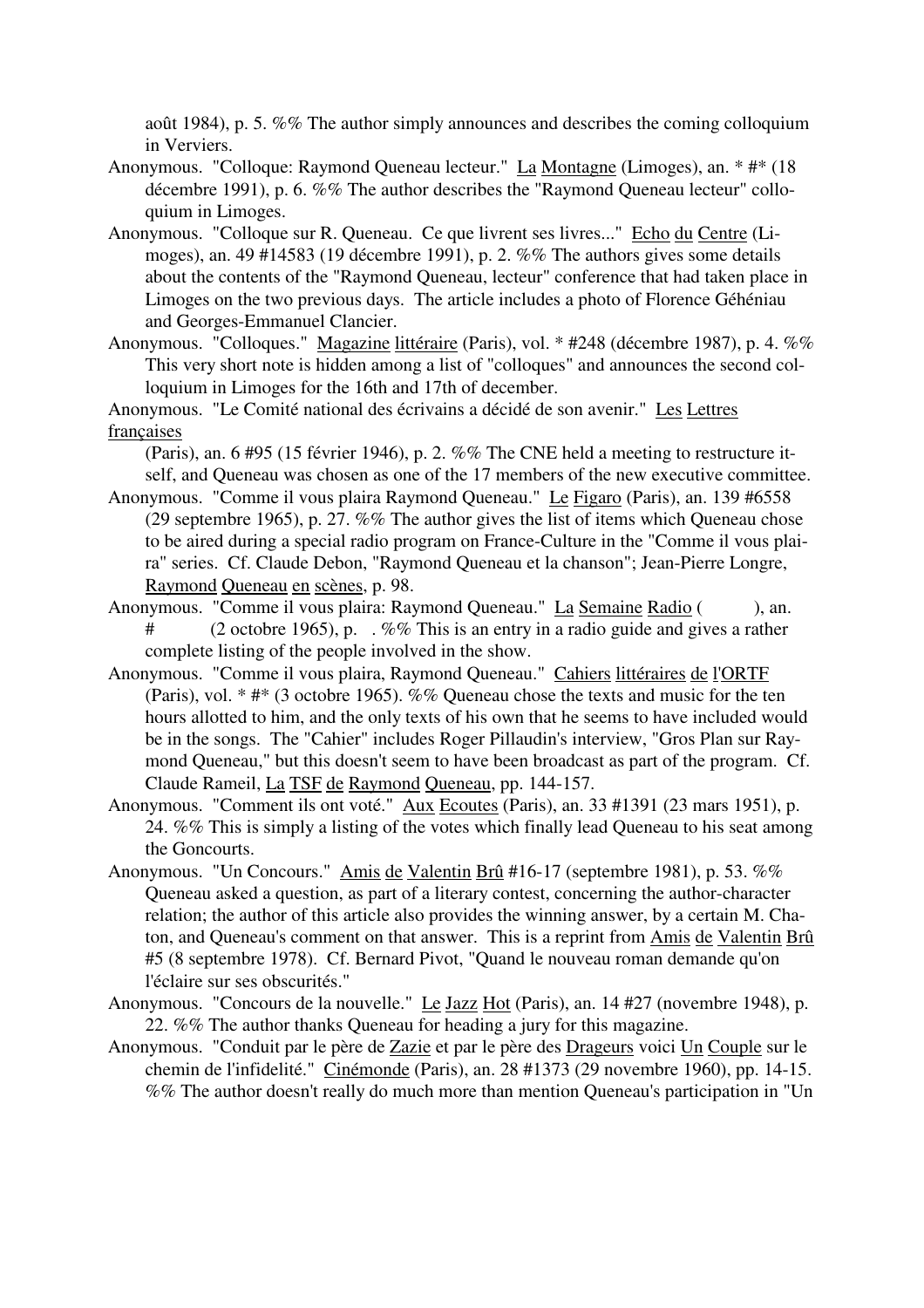Couple."

- Anonymous. "Congrès à Londres de la science-fiction." France-soir (Paris), an. \* #4080 (7 septembre 1957), p. 6. %% The author announces the 15th World Congress of Science Fiction, to be held in London september 9-15. Queneau would be the president, and Vian would be present. Cf. Anonymous, "Echos et nouvelles" (octobre 1957).
- Anonymous. "Constraints to Come." Times Literary Supplement (London), vol. \* #3736 (12 october 1973), p. 1256. %% This review of the Oulipo's La Littérature potentielle gives a short but intelligent summary/critique of the Oulipo and its work.
- Anonymous. "Un Conte à votre façon." Trousse-Livres (Paris), vol. \* #55 (décembre 1984), pp. 14-16. %% This is a student's story based on Queneau's work of the same name.
- Anonymous. "Des Contes à la façon de Raymond Queneau." LIRE (Paris), an. 7 #78 (février 1982), pp. 44-46. %% This includes a copy of the text of "Un Conte à votre façon" and "Quelques Remarques sommaires relatives aux propriétés aérodynamiques de l'addition."
- Anonymous. "Contraste." Les Nouvelles littéraires (Paris), an. \* #1737 (15 décembre 1960), p. 4. %% This is a "bon mot" of Queneau: the poor pretend to have had rich ancestors and vice versa.
- Anonymous. "Ce Corps 'qu'académique on nomme'..." Libération (Paris), an. 6 #1690 (14 février 1950), p. 2. %% The Académie française had deleted some words from the new edition of their dictionary, and the author is citing some responses. "'Plus l'Académie supprimera de mots, mieux elle remplira sa tâche historique' a jubilé Raymond Queneau."
- Anonymous. "Couleur." Les Nouvelles littéraires (Paris), an. \* #1151 (22 septembre 1949), p. 4. %% The author reports an anecdote supposedly relayed by Queneau: "Elsa Maxwell, la célèbre journaliste américaine, faisait visiter la Grèce à lady Meadl, qui, à 80 ans, est la doyenne des arbitres de l'élégance. Elles arrivent toutes les deux devant le Parthenon. 'Comme c'est joli, ce marbre, s'écrie lady Meadl. Juste la couleur de ma robe: le beige rosé'." The same story is in Anonymous, "Savez-vous que:"; Carmen Tessier, "Les Potins de la commère."
- Anonymous. "Country Fever." Times Literary Supplement (London), an. 67 #3472 (12 september 1968), p. 1022. %% This review of Battre la campagne in the French original is brief but successfully situates the thought Queneau showed in this collection.
- Anonymous. "Couronnes de l'humour noir." Le Figaro littéraire (Paris), an. 14 #707 (7 novembre 1959), p. 6. %% The author is not pleased that Queneau should have received the Xavier Forneret prize for the totality of his work. He cites the passage from Bernard-G. Landry's Aide-mémoire pour Cécile which touches Queneau.
- Anonymous. "Le Courrier des lettres." Résistance de l'Ouest (Nantes), an. 11 #3506 (21 février 1956), p. 6. %% The author gives a fairly good presentation of Pour une bibliothèque idéale and mentions the fact that the first volume of the L'Encyclopédie de la Pléiade is appearing.
- Anonymous. "Le Courrier des Sept." Aujourd'hui (Paris), an. \* #528 (11 avril 1942), p. 2. %% The author gives a merely pleasant and superficial review of Les Temps mêlés.
- Anonymous. "Le Courrier des Sept." Aujourd'hui (Paris), an. \* #925 (26 juillet 1943), p. 2. %% This author presents Les Ziaux in a most positive manner and even manages to invoke mathematics and the name of Lewis Carroll.
- Anonymous. "Cette Cover girl... ...est l'oncle de 'Zazie'." Paris-presse (Paris), an. \* #4765 (7 avril 1960), p. 12. %% This is a brief presentation of Carla Marlier, who played Gabriel's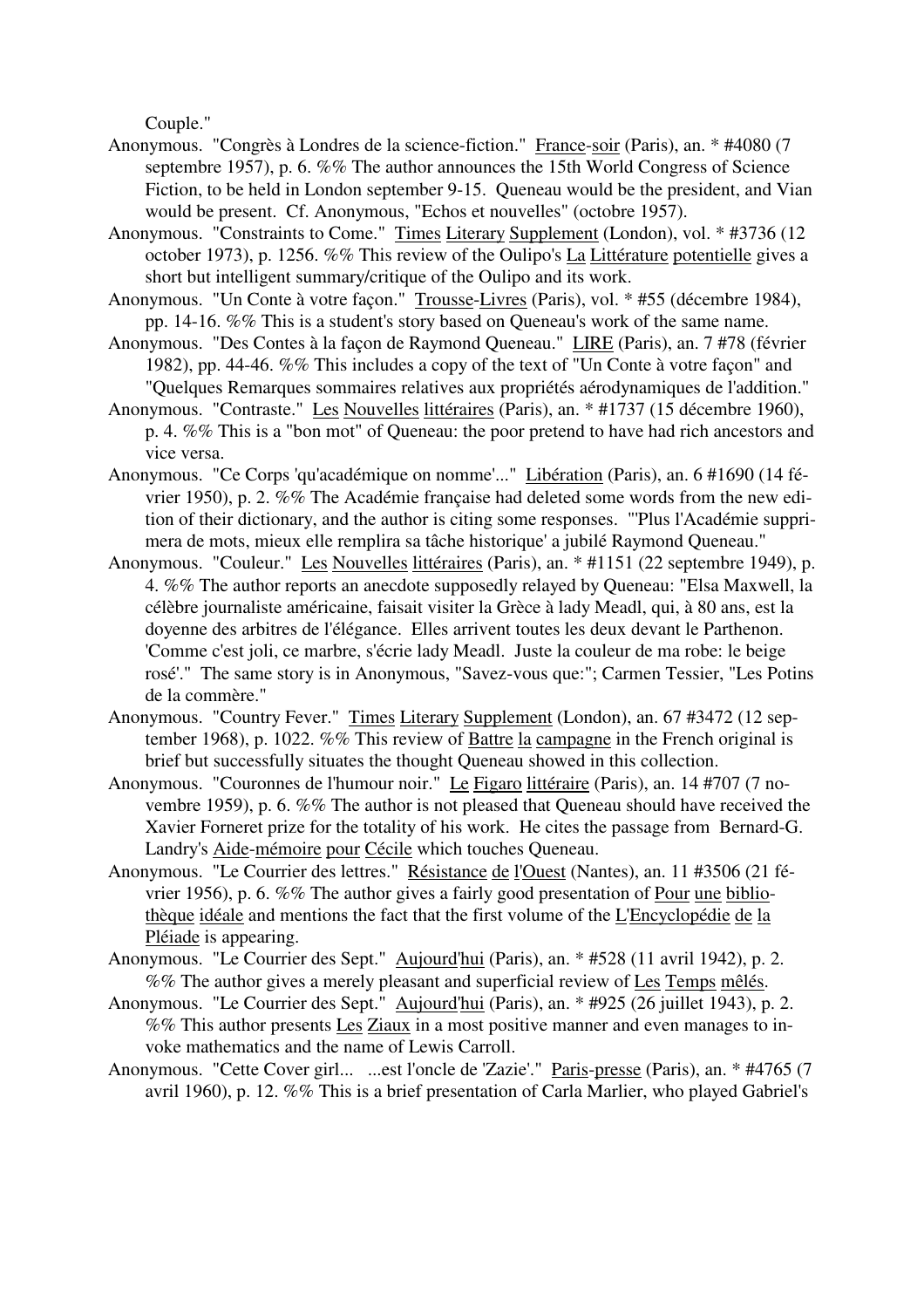spouse in the screen version of Zazie dans le métro.

- Anonymous. CR of Alessandra Ferraro's Raymond Queneau: L'Autobiografia impossible. Forumfor Modern Language Studies (Oxford), vol. 39 #4 (october 2003), pp. 471-472. %% While the author primarily summarizes the contents and approach of Ferraro's work, the presentation is of some interest for what it highlights.
- Anonymous. CR of Alexandre Kojève's Introduction à la lecture de Hegel. Mercure de France (Paris), an. \* #301 (= #1010) (1<sup>ier</sup> octobre 1947), p. 361.
- Anonymous. CR of Alexandre Kojève's Introduction to the Reading of Hegel. Ethics (Chicago), vol. 80 #3 (april 1970), p. 248. %% The author names exactly which pages of the original work Bloom chose to translate into English and regrets that he did not translate the entire work.
- Anonymous. CR of Barbara Wright's translation of Pierrot mon ami. Kirkus Reviews (New York), vol. 56 #4, pt. 1 (15 february 1988), pp. 235-236. %% This review is limited almost exclusively to a brief synopsis of the plot.
- Anonymous. CR of Barbara Wright's translation of The Blue Flowers. Kirkus Reviews (New York), vol. 35 #3 (1 february 1967), p. 159. %% This brief review gives some background on Queneau and then a very sketchy view of the novel.
- Anonymous. CR of Barbara Wright's translation of The Blue Flowers. Washington Post (Washington, DC), an. 108 #207 (30 june 1985), "Book World," p. 12. %% This short review is positive but does little more than summarize the plot and compare the "meaning" of the work to Italo Calvino's If on a Winter's Night a Traveler.
- Anonymous. CR of Barbara Wright's translation of The Flight of Icarus. Choice (Marion, Ohio), vol. 11 #4 (june 1974), p. 607. %% The author looks more at the difficulty of translation than at the nature of the novel in this brief review.
- Anonymous. CR of Barbara Wright's translation of The Last Days. Kirkus Reviews (New York), vol. 58 #15 (1 august 1990), p. 1036. %% The author concentrates on summarizing the novel.
- Anonymous. CR of Barbara Wright's translation of The Sunday of Life. Booklist (Chicago), vol. 73 #14 (15 march 1977), p. 1069. %% It would be hard to write a shorter review, but the author does manage to say a number of things.
- Anonymous. CR of Barbara Wright's translation of The Sunday of Life. Kirkus Reviews (New

York), vol. 45 #3, pt. 2 (1 february 1977), p. 118. %% The author of this review has absolutely no idea of what Queneau's novel is about.

- Anonymous. CR of Barbara Wright's translation of We Always Treat Women Too Well. Choice (Chicago), vol. 19 #4 (december 1981), p. 510. %% The author combines a summary of the plot and a glimpse of the real direction of the book in this limited review.
- Anonymous. CR of Barbara Wright's translation of We Always Treat Women Too Well. Kirkus Reviews (New York), vol. 49 #14 (15 july 1981), p. 898. %% The author of this belittling review can almost be heard sniffing his/her disdain.
- Anonymous. CR of Barbara Wright's translation of Zazie. Kirkus Reviews (New York), vol. 28 #17 (1 september 1960), p. 772. %% This positive but brief review stresses the events in the novel.
- Anonymous. CR of Barbara Wright's translation of Zazie. Virginia Quarterly Review (Charlottesville, Virginia), vol. 37 #4 (autumn 1961), p. cxx. %% The author differs from